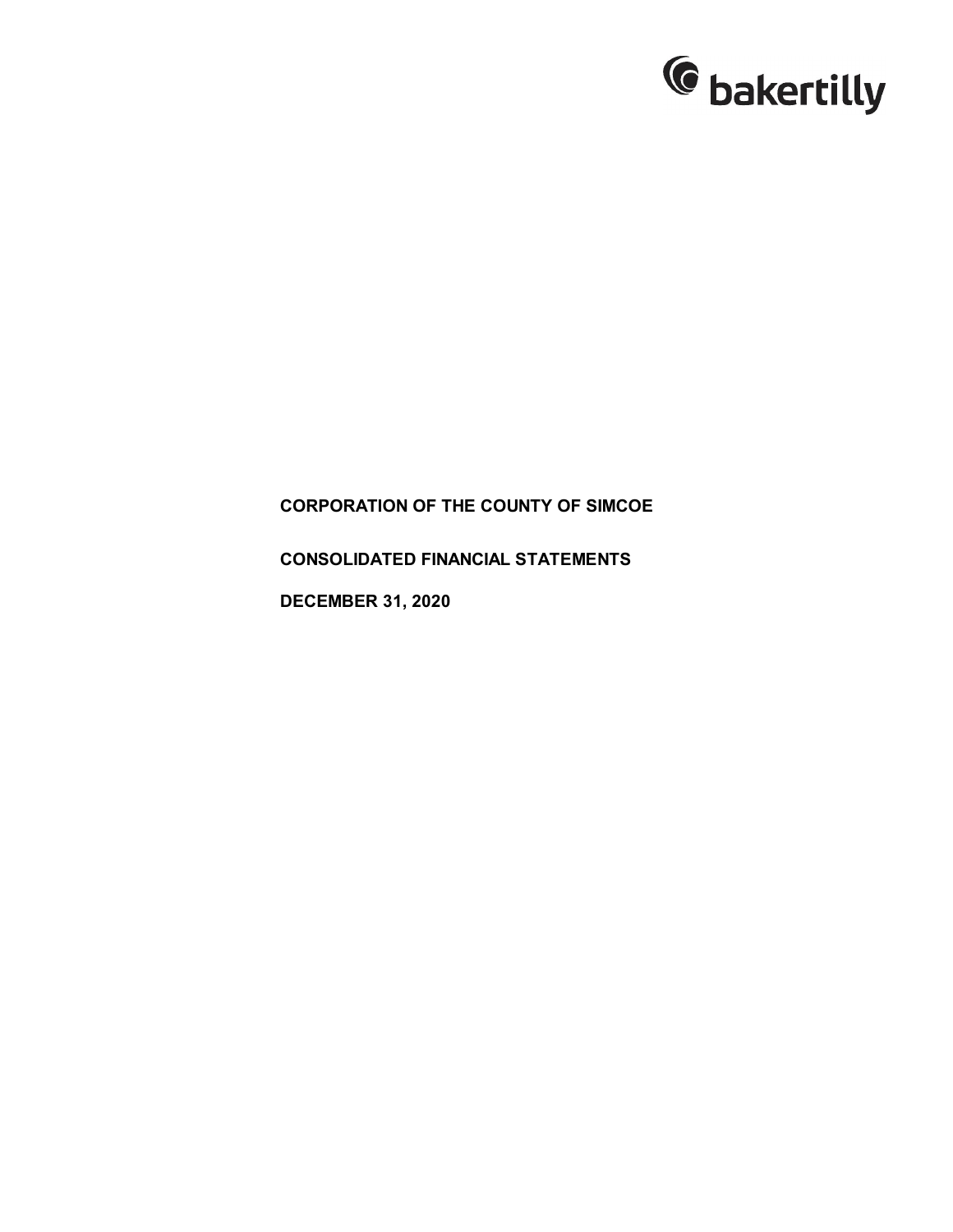

## **CONSOLIDATED FINANCIAL STATEMENTS**

## **DECEMBER 31, 2020**

## **TABLE OF CONTENTS**

Page Number

## **MANAGEMENT REPORT**

#### **INDEPENDENT AUDITOR'S REPORT**

## **CONSOLIDATED FINANCIAL STATEMENTS**

| <b>Statement of Financial Position</b>          | 1         |
|-------------------------------------------------|-----------|
| Statement of Operations and Accumulated Surplus | 2         |
| Statement of Change in Net Debt                 | 3         |
| <b>Statement of Cash Flows</b>                  | 4         |
| Notes to the Financial Statements               | $5 - 20$  |
| Schedule of Tangible Capital Assets             | 21        |
| <b>Schedules of Segment Disclosure</b>          | $22 - 23$ |
| <b>TRUST FUNDS</b>                              |           |
| Independent Auditor's Report                    | 24        |
| <b>Statement of Financial Position</b>          | 26        |
| <b>Statement of Continuity</b>                  | 27        |
| Notes to the Financial Statements               | $28 - 29$ |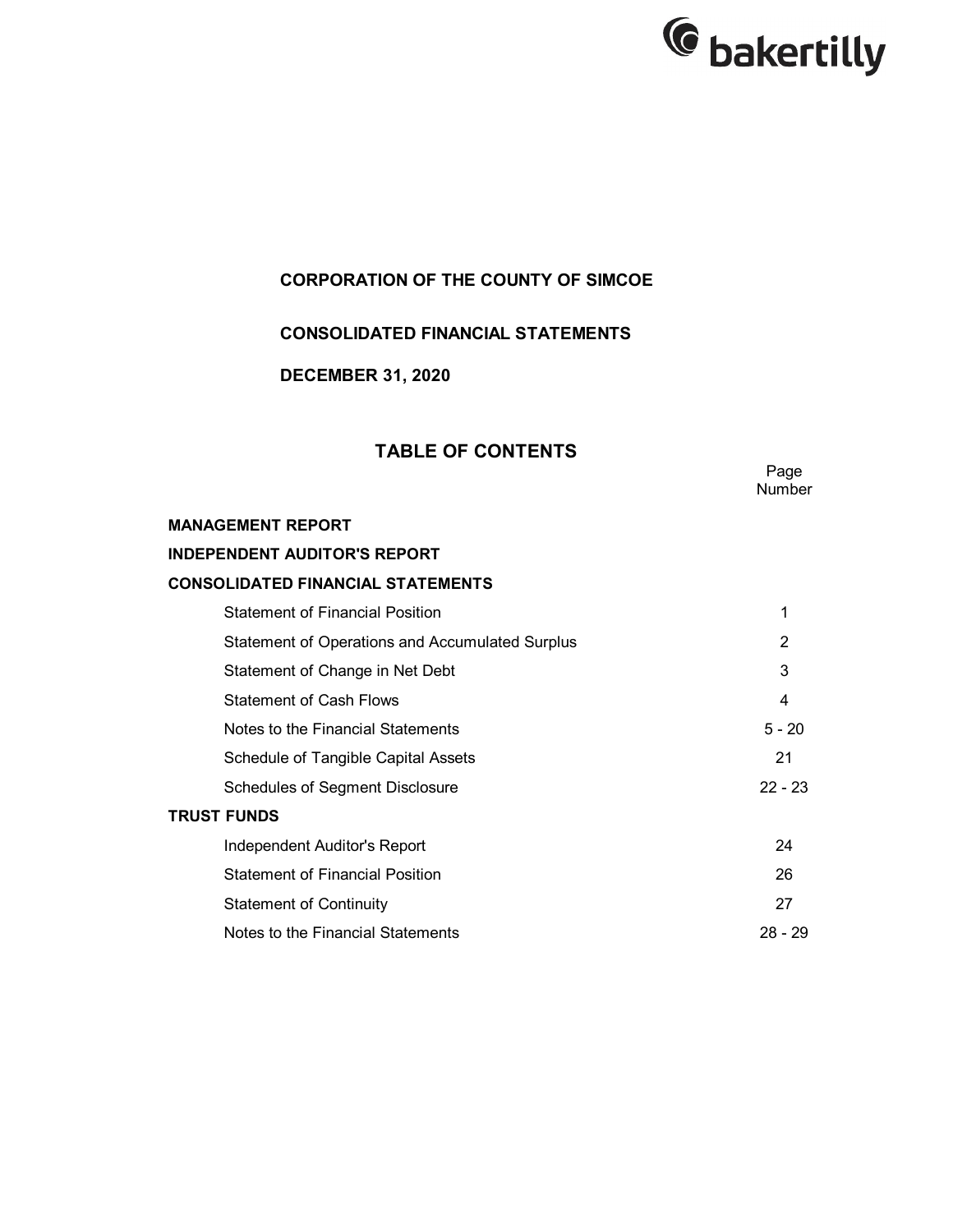

**County of Simcoe Finance and Administration** 1110 Highway 26, Midhurst, Ontario L0L 1X0

Main Line (705) 726-9300 Toll Free 1-866-893-9300 Fax (705) 726-1605 simcoe.ca

## **CORPORATION OF THE COUNTY OF SIMCOE**

For The Year Ended December 31, 2020

## **MANAGEMENT REPORT**

The accompanying consolidated financial statements of the Corporation of the County of Simcoe are the responsibility of management and have been approved by Council.

The consolidated financial statements have been prepared by management in accordance with Canadian Public Sector Accounting Standards. Financial statements are not precise since they include certain amounts based on estimates and judgements. When alternative accounting methods exist, management has chosen those it deems most appropriate in the circumstances, in order to ensure that the financial statements are presented fairly, in all material respects.

The County maintains systems of internal accounting and administrative controls of high quality. consistent with reasonable cost. Such systems are designed to provide reasonable assurance that the financial information is relevant, reliable and accurate and the County's assets are appropriately accounted for and adequately safeguarded.

The County's Council is responsible for ensuring that management fulfills its responsibilities for financial reporting and is ultimately responsible for reviewing and approving financial statements.

Council reviews and approves the County's financial statements for issuance to the members of Council, inhabitants and ratepayers of the Corporation of the County of Simcoe. Council meets periodically with management, as well as the external auditor, to discuss internal controls over the financial reporting process, auditing matters and financial reporting issues, to satisfy themselves that each party is properly discharging their responsibilities and to review the financial statements and the independent auditor's report.

The consolidated financial statements have been audited by Baker Tilly KDN LLP in accordance with Canadian generally accepted auditing standards on behalf of the County. Baker Tilly KDN LLP has full and free access to Council.

June 22, 2021

Warden

CAO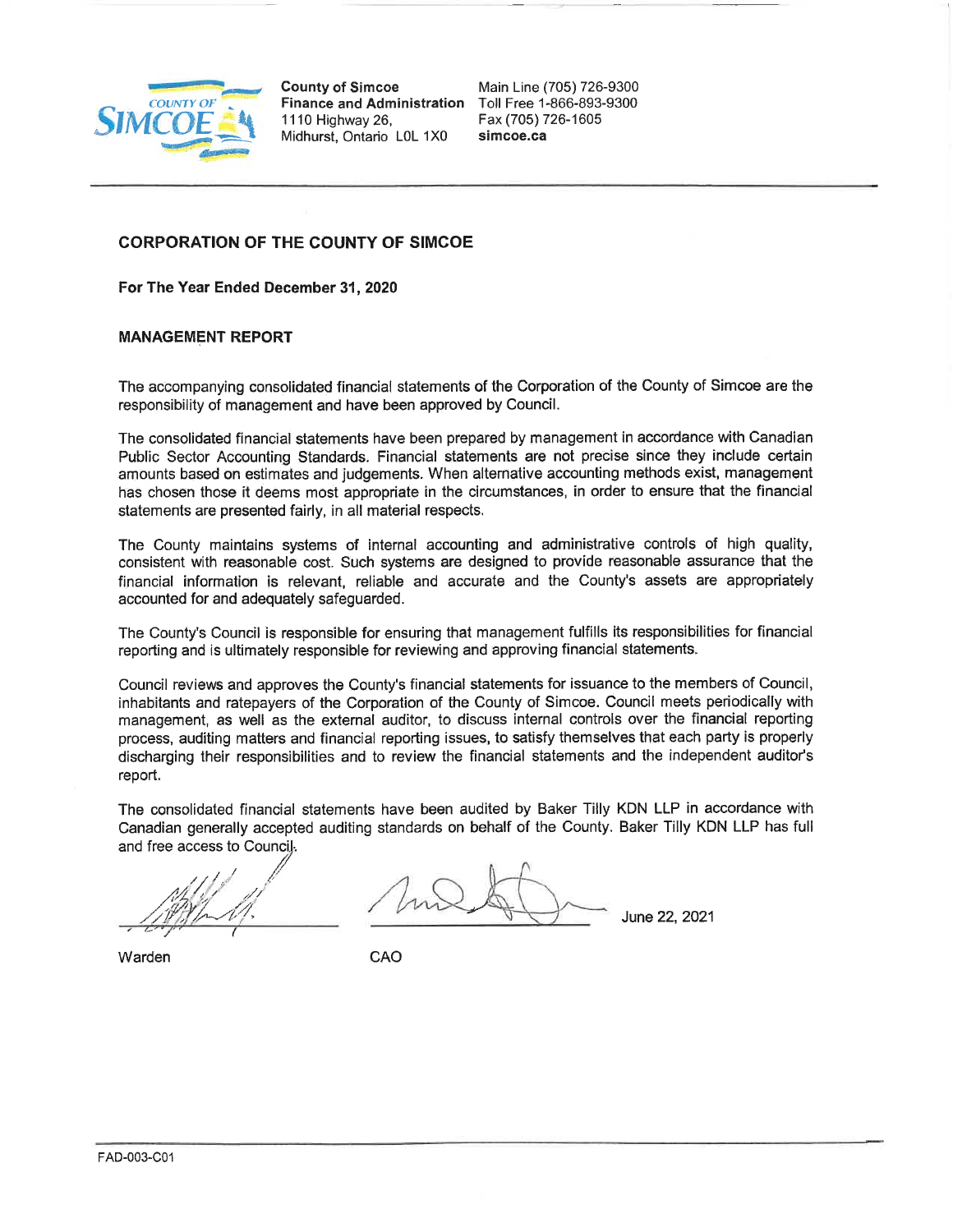

## **Baker Tilly KDN LLP**

272 Charlotte St. Peterborough, ON Canada K9J 2V4

**T: (705) 742-3418 F: (705) 742-9775**

**www.bakertilly.ca**

## **INDEPENDENT AUDITOR'S REPORT**

## **To the Members of Council, Inhabitants and Ratepayers of the Corporation of the County of Simcoe**

## *Opinion*

We have audited the consolidated financial statements of the Corporation of the County of Simcoe and its local boards (the County), which comprise the consolidated statement of financial position as at December 31, 2020, the consolidated statements of operations and accumulated surplus, change in net debt and cash flows for the year then ended, and notes to the consolidated financial statements, including a summary of significant accounting policies.

In our opinion, the accompanying consolidated financial statements present fairly, in all material respects, the consolidated financial position of the County as at December 31, 2020, and the results of its consolidated operations and its consolidated cash flows for the year then ended in accordance with Canadian Public Sector Accounting Standards.

## *Basis for Opinion*

We conducted our audit in accordance with Canadian generally accepted auditing standards. Our responsibilities under those standards are further described in the Auditor's Responsibilities for the Audit of the Consolidated Financial Statements section of our report. We are independent of the County in accordance with the ethical requirements that are relevant to our audit of the consolidated financial statements in Canada, and we have fulfilled our other ethical responsibilities in accordance with these requirements. We believe that the audit evidence we have obtained is sufficient and appropriate to provide a basis for our opinion.

## *Responsibilities of Management and Those Charged with Governance for the Consolidated Financial Statements*

Management is responsible for the preparation and fair presentation of the consolidated financial statements in accordance with Canadian Public Sector Accounting Standards, and for such internal control as management determines is necessary to enable the preparation of consolidated financial statements that are free from material misstatement, whether due to fraud or error.

In preparing the consolidated financial statements, management is responsible for assessing the County's ability to continue as a going concern, disclosing, as applicable, matters related to going concern and using the going concern basis of accounting unless management either intends to liquidate the County or to cease operations, or has no realistic alternative but to do so.

Those charged with governance are responsible for overseeing the County's financial reporting process.

#### ASSURANCE · TAX · ADVISORY

Baker Tilly KDN LLP is a member of Baker Tilly Canada Cooperative, which is a member of the global network of Baker Tilly International Limited. All members of Baker Tilly Canada Cooperative and Baker Tilly International Limited are separate and independent legal entities.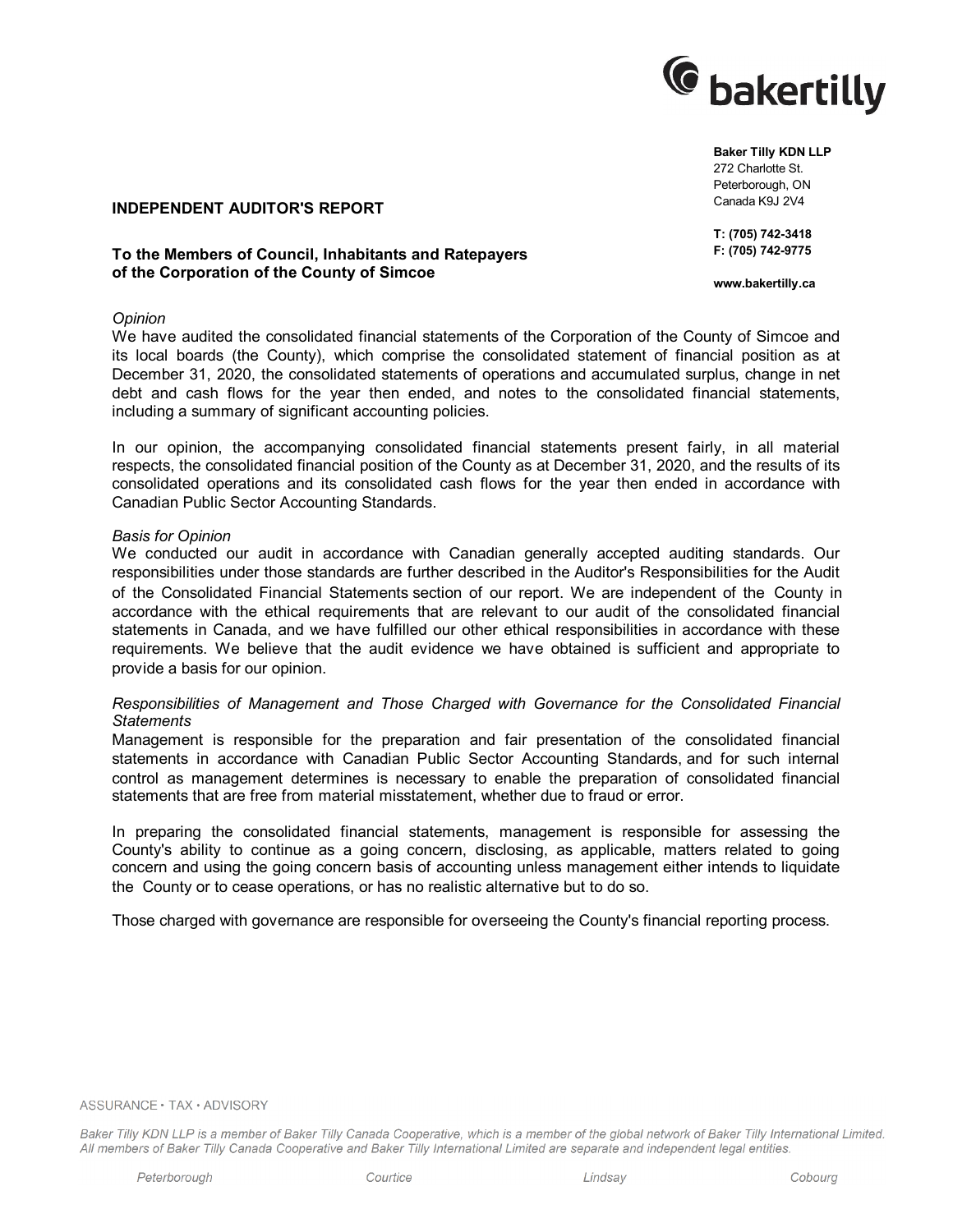

#### *Auditor's Responsibilities for the Audit of the Consolidated Financial Statements*

Our objectives are to obtain reasonable assurance about whether the consolidated financial statements as a whole are free from material misstatement, whether due to fraud or error, and to issue an auditor's report that includes our opinion. Reasonable assurance is a high level of assurance, but is not a guarantee that an audit conducted in accordance with Canadian generally accepted auditing standards will always detect a material misstatement when it exists. Misstatements can arise from fraud or error and are considered material if, individually or in the aggregate, they could reasonably be expected to influence the economic decisions of users taken on the basis of these consolidated financial statements.

As part of an audit in accordance with Canadian generally accepted auditing standards, we exercise professional judgment and maintain professional skepticism throughout the audit. We also:

- Identify and assess the risks of material misstatement of the consolidated financial statements, whether due to fraud or error, design and perform audit procedures responsive to those risks, and obtain audit evidence that is sufficient and appropriate to provide a basis for our opinion. The risk of not detecting a material misstatement resulting from fraud is higher than for one resulting from error, as fraud may involve collusion, forgery, intentional omissions, misrepresentations, or the override of internal control.
- Obtain an understanding of internal control relevant to the audit in order to design audit procedures that are appropriate in the circumstances, but not for the purpose of expressing an opinion on the effectiveness of the County's internal control.
- Evaluate the appropriateness of accounting policies used and the reasonableness of accounting estimates and related disclosures made by management.
- Conclude on the appropriateness of management's use of the going concern basis of accounting and, based on the audit evidence obtained, whether a material uncertainty exists related to events or conditions that may cast significant doubt on the County's ability to continue as a going concern. If we conclude that a material uncertainty exists, we are required to draw attention in our auditor's report to the related disclosures in the consolidated financial statements or, if such disclosures are inadequate, to modify our opinion. Our conclusions are based on the audit evidence obtained up to the date of our auditor's report. However, future events or conditions may cause the County to cease to continue as a going concern.
- Evaluate the overall presentation, structure and content of the consolidated financial statements, including the disclosures, and whether the consolidated financial statements represent the underlying transactions and events in a manner that achieves fair presentation.
- Obtain sufficient appropriate audit evidence regarding the consolidated financial information of the entities or business activities within the County to express an opinion on the consolidated financial statements. We are responsible for the direction, supervision and performance of the group audit. We remain solely responsible for our audit opinion.

We communicate with those charged with governance regarding, among other matters, the planned scope and timing of the audit and significant audit findings, including any significant deficiencies in internal control that we identify during our audit.

Baker Tilly KDN LLP

Chartered Professional Accountants Licensed Public Accountants

Peterborough, Ontario June 24, 2021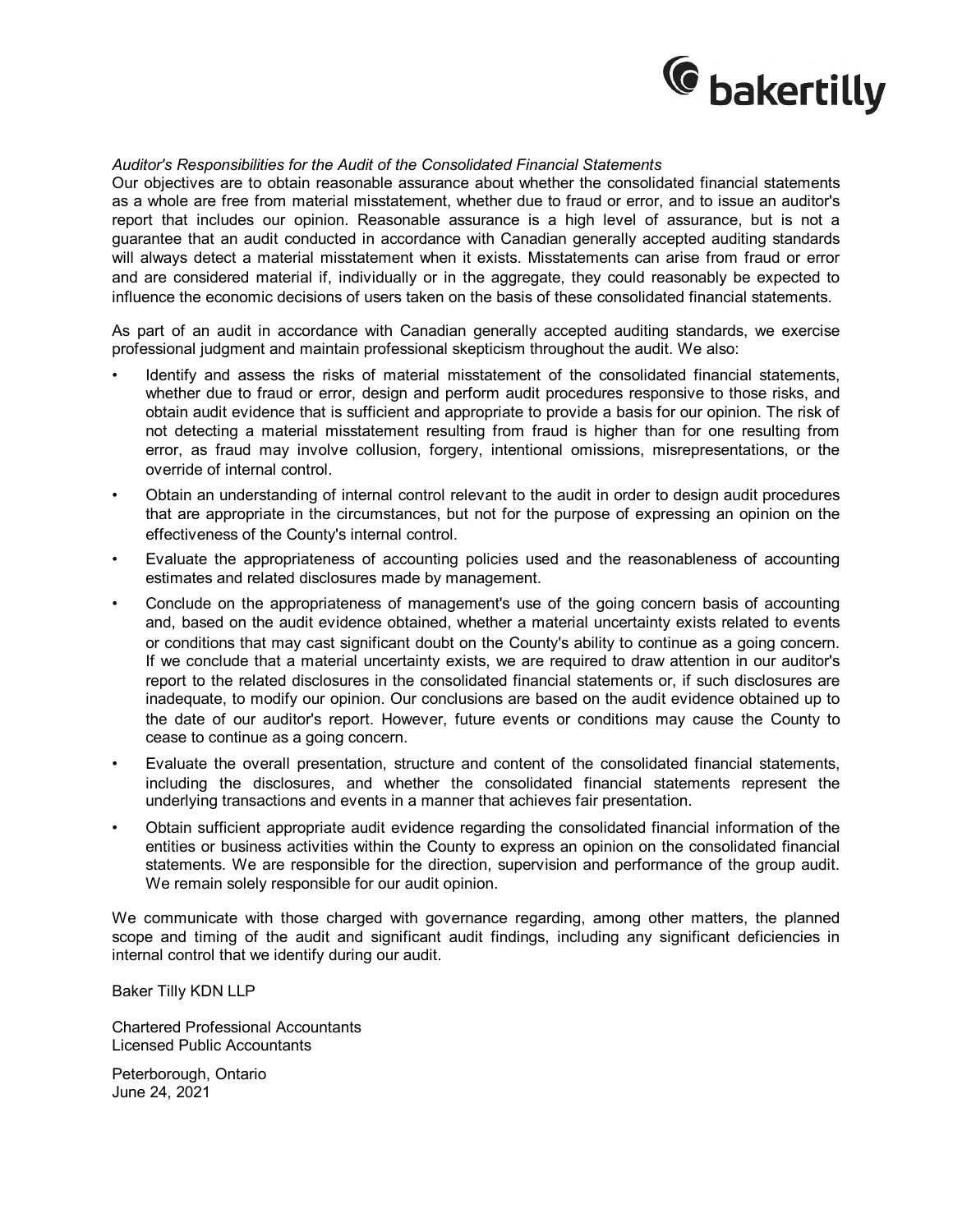

## **CONSOLIDATED STATEMENT OF FINANCIAL POSITION At December 31, 2020**

|                                                      | 2020           | 2019           |
|------------------------------------------------------|----------------|----------------|
|                                                      | \$             | \$             |
| <b>FINANCIAL ASSETS</b>                              |                |                |
| Cash                                                 | 48,302,540     | 40,505,414     |
| Investments (note 2)                                 | 47,959,982     | 37,495,919     |
| Accounts receivable                                  | 35,642,306     | 20,382,367     |
| Loans receivable (note 4)                            | 19,511,821     | 17,049,720     |
| Inventory                                            | 40,204         |                |
| <b>TOTAL FINANCIAL ASSETS</b>                        | 151,456,853    | 115,433,420    |
| <b>LIABILITIES</b>                                   |                |                |
| Accounts payable and accrued liabilities             | 80,720,061     | 66,656,706     |
| Deferred revenue - obligatory reserve fund (note 5)  | 15,323,485     | 17,560,733     |
| Deferred revenue - other (note 6)                    | 14,713,239     | 1,366,912      |
| Long term debt (note 7)                              | 36,492,076     | 40,506,739     |
| Landfill closure and post-closure liability (note 8) | 27,068,975     | 24,774,770     |
| Employee future benefits payable (note 9)            | 4,640,655      | 3,679,555      |
| <b>TOTAL LIABILITIES</b>                             | 178,958,491    | 154,545,415    |
| <b>NET DEBT</b>                                      | (27, 501, 638) | (39, 111, 995) |
| <b>NON-FINANCIAL ASSETS</b>                          |                |                |
| Tangible capital assets (note 10)                    | 941,025,951    | 885,284,031    |
| Prepaid expenses                                     | 5,365,301      | 4,624,353      |
| Other                                                | 703,889        | 3,419,920      |
| TOTAL NON-FINANCIAL ASSETS                           | 947,095,141    | 893,328,304    |
|                                                      |                |                |
| <b>ACCUMULATED SURPLUS (note 11)</b>                 | 919,593,503    | 854,216,309    |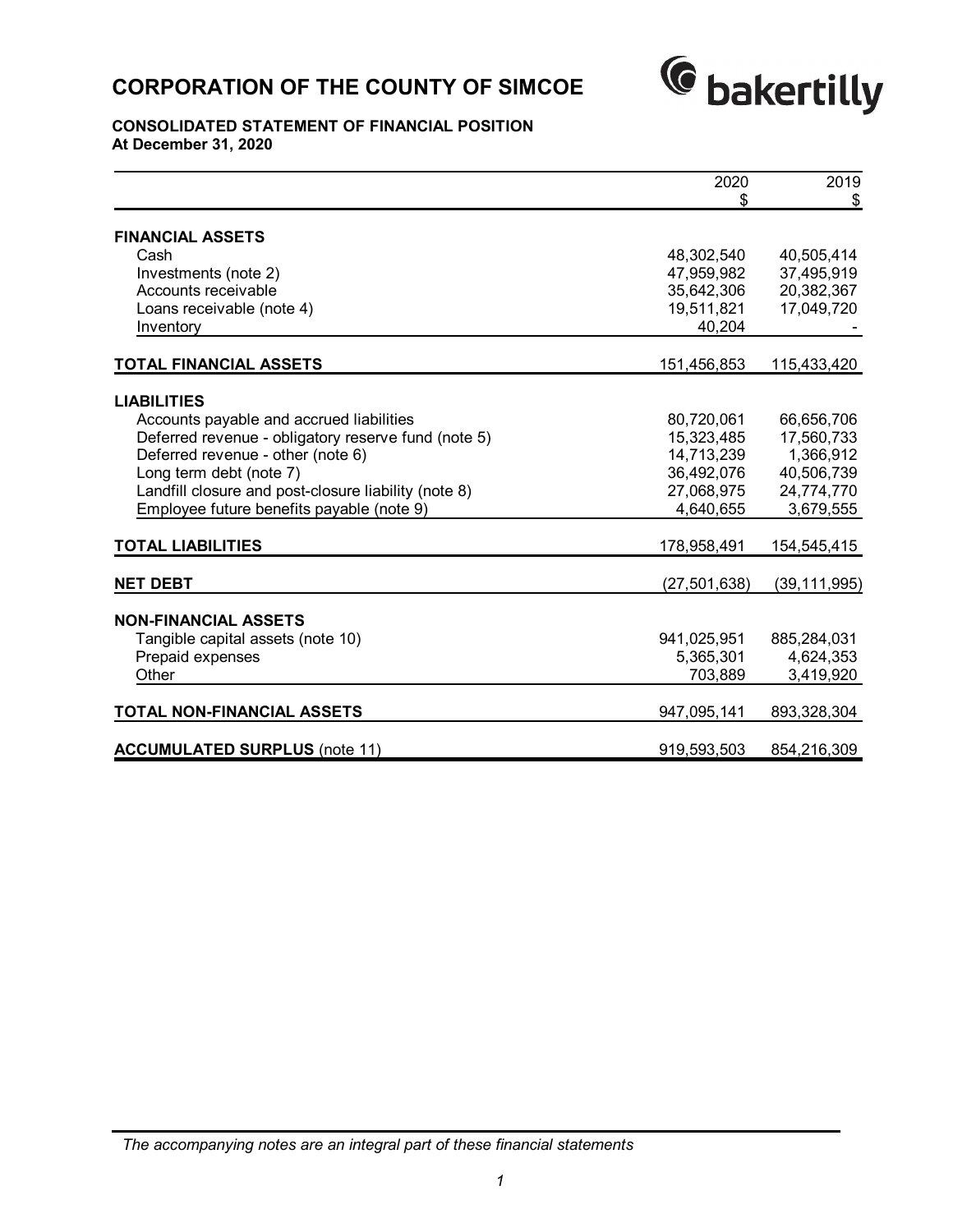

## **For the Year Ended December 31, 2020**

|                                                       | <b>Budget</b>     | Actual      | Actual      |
|-------------------------------------------------------|-------------------|-------------|-------------|
|                                                       | 2020              | 2020        | 2019        |
|                                                       | \$<br>(Unaudited) | \$          | \$          |
|                                                       |                   |             |             |
| <b>REVENUES</b>                                       |                   |             |             |
| Property taxation                                     | 176,853,431       | 177,466,068 | 169,882,045 |
| User charges                                          | 41,844,089        | 42,092,087  | 40,474,954  |
| Government of Canada                                  | 8,535,473         | 8,576,441   | 7,366,159   |
| Province of Ontario (note 14)                         | 195,235,283       | 220,504,201 | 210,926,534 |
| Other municipalities                                  | 30,583,096        | 28,536,855  | 36,704,056  |
| Investment income                                     | 1,919,000         | 1,786,272   | 3,272,205   |
| Donations                                             | 192,400           | 161,581     | 946,164     |
| Contributed tangible capital assets                   |                   | 40,135      | 88,204      |
| Other grants                                          |                   | 211,252     | 350,400     |
| Other                                                 | 116,528           | 273,613     | 149,606     |
| Development charges                                   | 15,430,000        | 20,260,906  | 15,053,376  |
| Federal gas tax earned                                | 18,098,906        | 12,698,501  | 5,716,442   |
| Provincial gas tax earned                             | 898,331           | 898,331     | 550,000     |
| <b>TOTAL REVENUES</b>                                 | 489,706,537       | 513,506,243 | 491,480,145 |
|                                                       |                   |             |             |
| <b>EXPENSES</b>                                       |                   |             |             |
| General government                                    | 16,826,880        | 14,198,407  | 15,516,917  |
| Protection services                                   | 900,042           | 849,781     | 854,160     |
| <b>Transportation services</b>                        | 55,567,197        | 48,290,958  | 44,402,668  |
| <b>Environmental services</b>                         | 46,699,462        | 50,389,250  | 48,318,466  |
| Health services                                       | 65,965,489        | 66,606,923  | 61,722,314  |
| Social and family services                            | 199,590,440       | 206,725,179 | 196,616,036 |
| Social housing                                        | 49,895,024        | 48,746,507  | 52,697,024  |
| Recreation and cultural services                      | 4,431,129         | 3,657,520   | 4,219,962   |
| Planning and development                              | 7,690,326         | 6,370,319   | 6,826,644   |
| Change in closure and post-closure landfill liability | 1,623,730         | 2,294,205   | 1,623,730   |
| <b>TOTAL EXPENSES</b>                                 | 449,189,719       | 448,129,049 | 432,797,921 |
|                                                       |                   |             |             |
| <b>ANNUAL SURPLUS</b>                                 | 40,516,818        | 65,377,194  | 58,682,224  |
| <b>ACCUMULATED SURPLUS - beginning of year</b>        |                   | 854,216,309 | 795,534,085 |
|                                                       |                   |             |             |
| <b>ACCUMULATED SURPLUS - end of year</b>              |                   | 919,593,503 | 854,216,309 |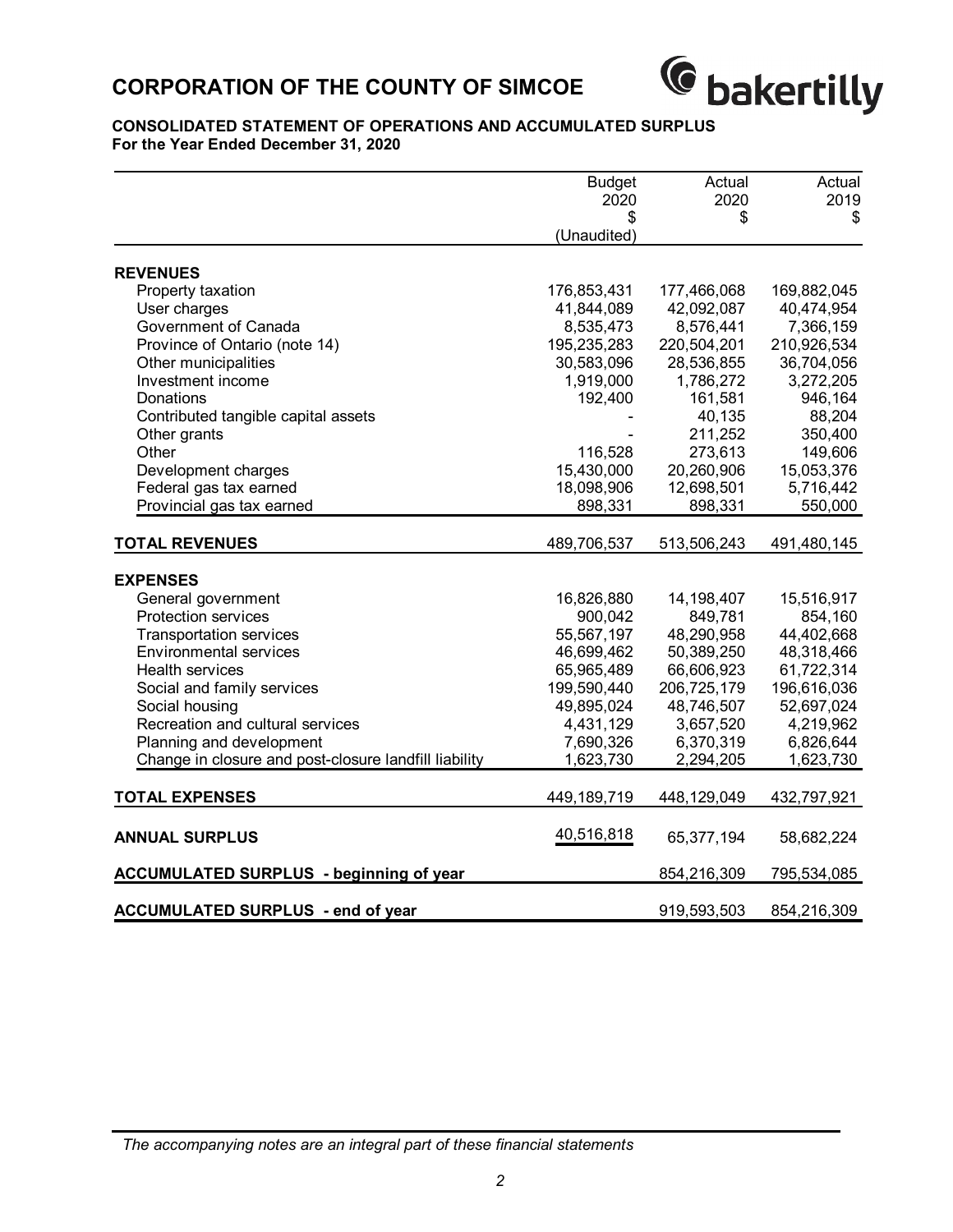

## **CONSOLIDATED STATEMENT OF CHANGE IN NET DEBT For the Year Ended December 31, 2020**

|                                             | <b>Budget</b><br>2020 | Actual<br>2020 | Actual<br>2019 |
|---------------------------------------------|-----------------------|----------------|----------------|
|                                             | S                     | \$             | \$             |
|                                             | (Unaudited)           |                |                |
| <b>ANNUAL SURPLUS</b>                       | 40,516,818            | 65,377,194     | 58,682,224     |
| Amortization of tangible capital assets     | 36,878,576            | 27,296,384     | 26,538,989     |
| Purchase of tangible capital assets         | (91,693,000)          | (83, 719, 454) | (99,037,238)   |
| Gain on disposal of tangible capital assets |                       | (4,068,203)    | (623, 688)     |
| Proceeds on sale of tangible capital assets |                       | 4,789,488      | 1,030,334      |
| Contributed capital assets                  |                       | (40, 135)      | (88, 204)      |
| Change in prepaid expenses                  |                       | (740, 948)     | (2,882,655)    |
| Change in other non-financial assets        |                       | 2,716,031      | (1, 542, 884)  |
| <b>CHANGE IN NET DEBT</b>                   | (14, 297, 606)        | 11,610,357     | (17, 923, 122) |
| NET DEBT - beginning of year                | (39, 111, 995)        | (39, 111, 995) | (21, 188, 873) |
| <b>NET DEBT</b><br>- end of year            | (53, 409, 601)        | (27, 501, 638) | (39, 111, 995) |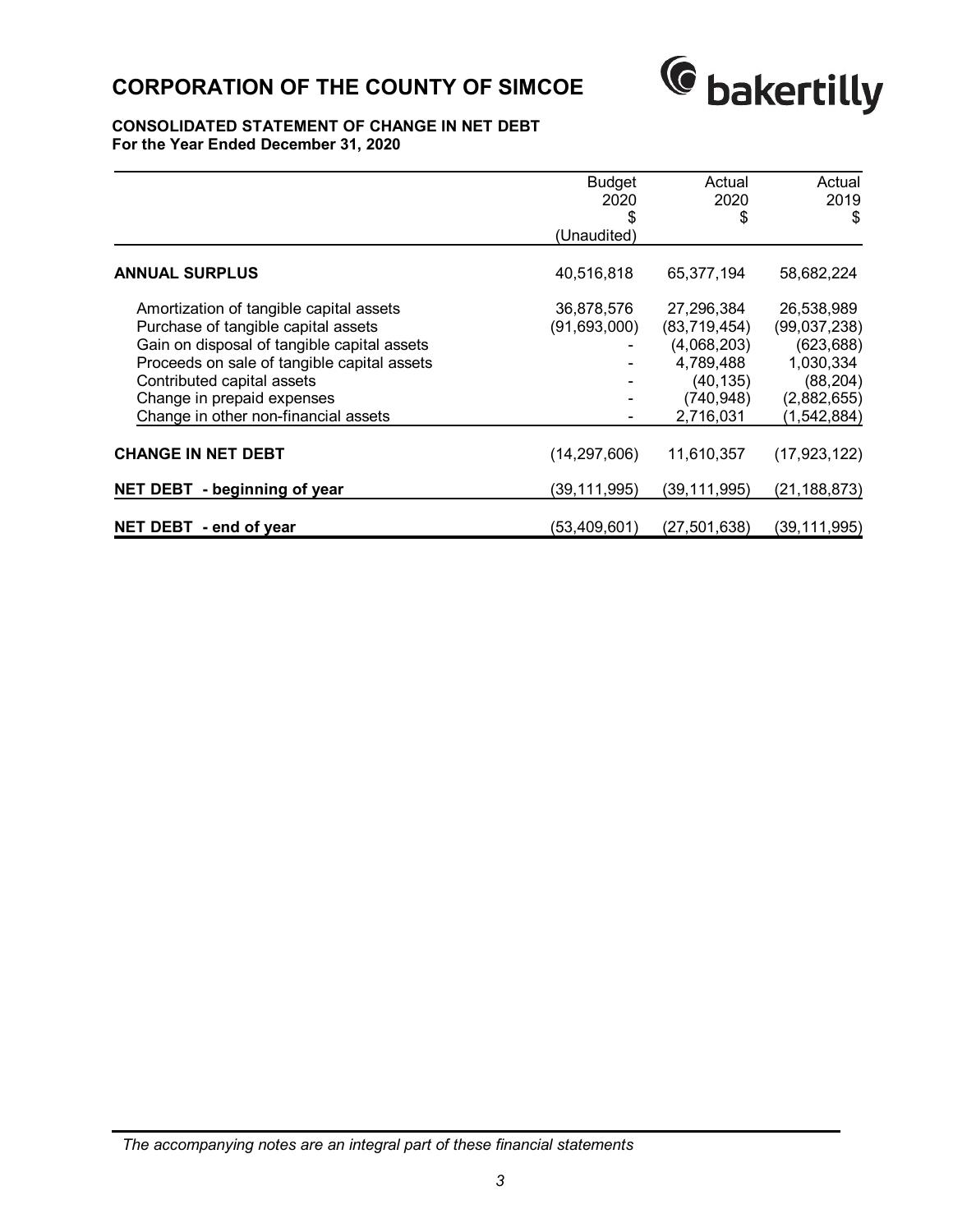

**CONSOLIDATED STATEMENT OF CASH FLOWS For the Year Ended December 31, 2020**

|                                                                        | 2020           | 2019<br>\$     |
|------------------------------------------------------------------------|----------------|----------------|
| <b>CASH PROVIDED BY (USED IN)</b>                                      |                |                |
| <b>OPERATING ACTIVITIES</b>                                            |                |                |
| Annual surplus                                                         | 65,377,194     | 58,682,224     |
| Items not involving cash                                               |                |                |
| Amortization of tangible capital assets                                | 27,296,384     | 26,538,989     |
| Gain on disposal of tangible capital assets                            | (4,068,203)    | (623, 688)     |
| Contributed capital assets                                             | (40, 135)      | (88, 204)      |
| Change in landfill closure and post-closure liability                  | 2,294,205      | 1,623,730      |
| Change in employee future benefits payable                             | 961,100        | 295,944        |
| Change in non-cash assets and liabilities                              |                |                |
| Accounts receivable                                                    | (15, 259, 939) | (3,922,310)    |
|                                                                        |                |                |
| Inventory                                                              | (40, 204)      |                |
| Prepaid expenses<br>Other non-financial assets                         | (740, 948)     | (2,882,655)    |
|                                                                        | 2,716,031      | (1, 542, 884)  |
| Accounts payable and accrued liabilities                               | 14,063,355     | 969,261        |
| Deferred revenue - obligatory reserve fund<br>Deferred revenue - other | (2,237,248)    | 13,655,063     |
|                                                                        | 13,346,327     | (255, 699)     |
| Net change in cash from operating activities                           | 103,667,919    | 92,449,771     |
|                                                                        |                |                |
| <b>CAPITAL ACTIVITIES</b>                                              |                |                |
| Purchase of tangible capital assets                                    | (83, 719, 454) | (99,037,238)   |
| Proceeds on disposal of tangible capital assets                        | 4,789,488      | 1,030,334      |
| Net change in cash from capital activities                             | (78,929,966)   | (98,006,904)   |
|                                                                        |                |                |
| <b>INVESTING ACTIVITIES</b>                                            |                |                |
| Purchase of investments                                                | (50, 464, 062) | (46,058,228)   |
| Loans receivable issued                                                | (4, 111, 039)  | (12, 376, 276) |
| Redemption of investments                                              | 40,000,000     | 80,000,000     |
| Loan repayments received                                               | 1,648,937      | 1,519,394      |
| Net change in cash from investing activities                           | (12, 926, 164) | 23,084,890     |
| <b>FINANCING ACTIVITIES</b>                                            |                |                |
| Long term debt issued                                                  |                | 27,342,333     |
| Debt principal repayments                                              | (4,014,663)    | (2, 561, 305)  |
| OIPC advance repayments                                                |                | (20,000,000)   |
|                                                                        |                |                |
| Net change in cash from financing activities                           | (4,014,663)    | 4,781,028      |
| <b>NET CHANGE IN CASH</b>                                              | 7,797,126      | 22,308,785     |
| <b>CASH</b> - beginning of year                                        | 40,505,414     | 18,196,629     |
| CASH - end of year                                                     | 48,302,540     | 40,505,414     |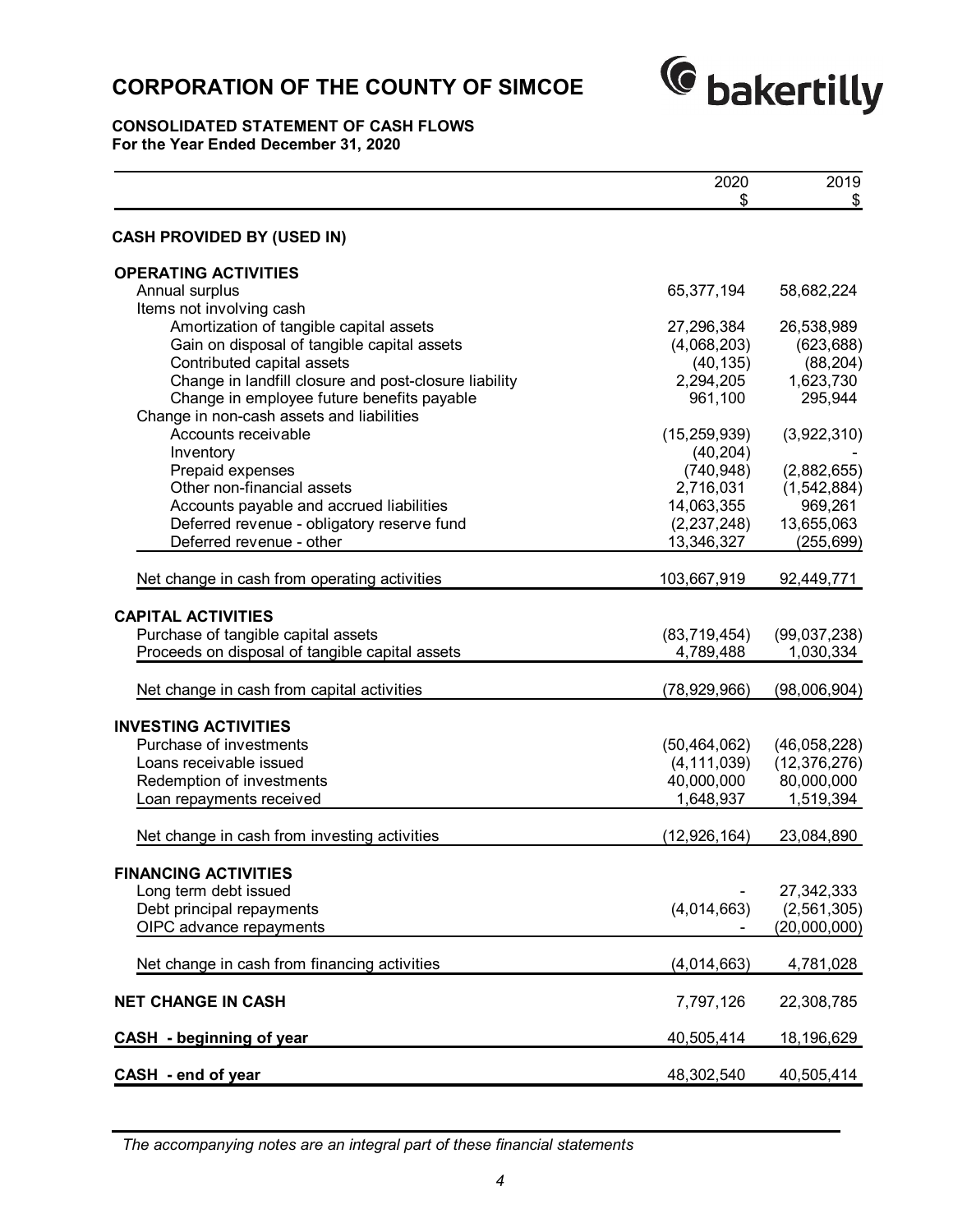

## **NOTES TO THE CONSOLIDATED FINANCIAL STATEMENTS For the Year Ended December 31, 2020**

The County of Simcoe is an upper tier municipality in the Province of Ontario, Canada. It conducts its operations guided by the provisions of provincial statutes such as the Municipal Act, Municipal Affairs Act and related legislation.

## **1. SIGNIFICANT ACCOUNTING POLICIES**

These consolidated financial statements have been prepared in accordance with the standards in the Chartered Professional Accountants Canada Public Sector Accounting (PSA) Handbook. Significant aspects of the accounting policies are as follows:

(a) Reporting entity

These consolidated financial statements reflect the assets, liabilities, revenues and expenses and accumulated surplus of the reporting entity.

The reporting entity is comprised of all organizations, committees and local boards accountable for the administration of their financial affairs and resources to the County and which are owned and controlled by the County. These consolidated financial statements include:

- Simcoe County Housing Corporation
- County of Simcoe Library Co-operative Board
- County of Simcoe Museum

All interfund assets and liabilities and revenues and expenses are eliminated.

These consolidated financial statements also reflect the proportional assets, liabilities, revenues and expenses of Lake Simcoe Regional Airport at 90% (2019 - 0%). All proportional inter-entity transactions and balances have been eliminated.

(b) Trust funds

Trust funds and their related operations administered by the County are not included in these consolidated financial statements but are reported on separately on the Trust Funds Statement of Continuity and Statement of Financial Position.

(c) Deferred revenue

Deferred revenue represents restricted grants, user charges and fees which have been collected but for which the related services have yet to be performed. These amounts will be recognized as revenues in the fiscal year the services are performed.

(d) Inventory

Inventory is recorded at the lower of cost, as determined by the first-in, first out method, and net realizable value (market price).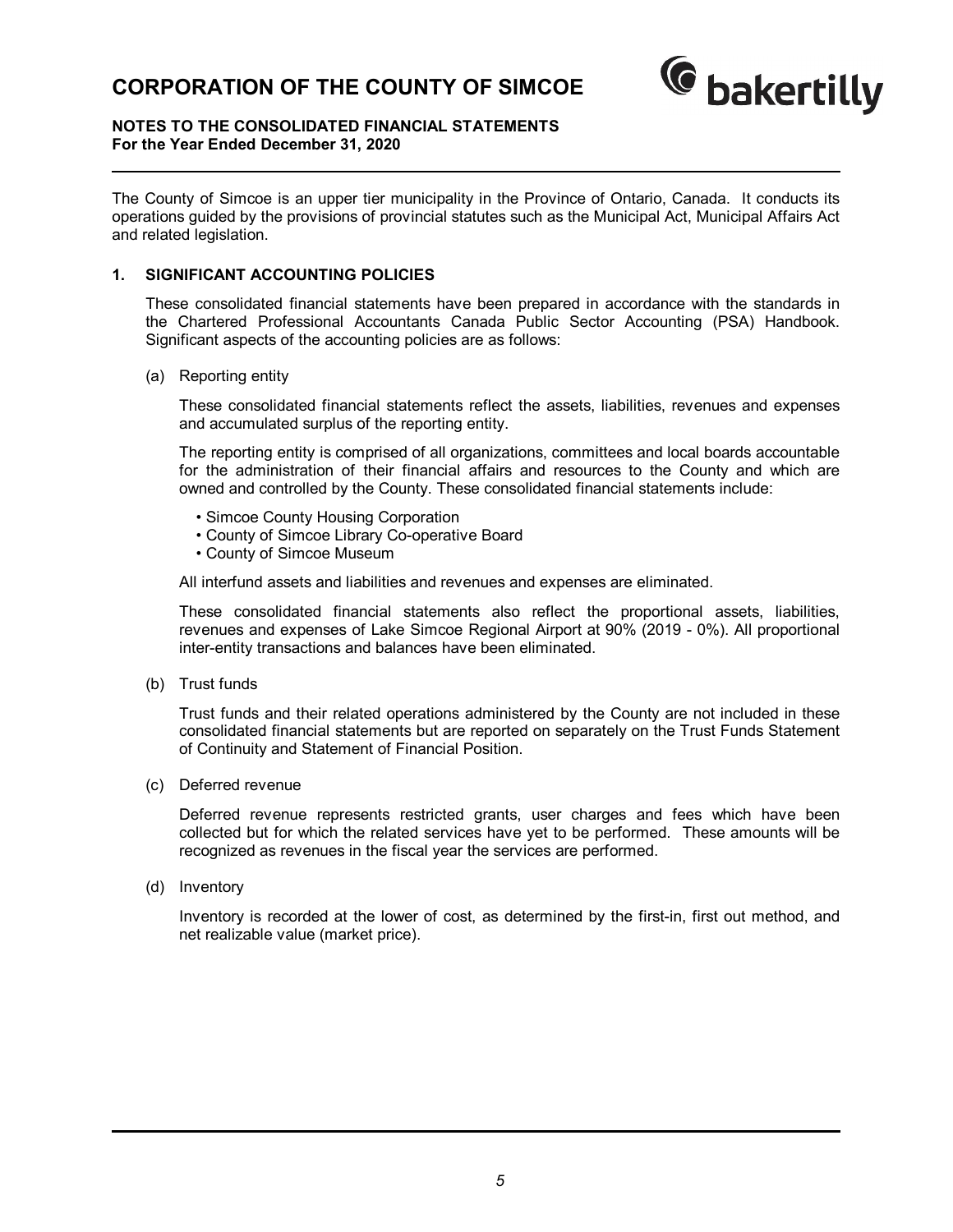

**NOTES TO THE CONSOLIDATED FINANCIAL STATEMENTS For the Year Ended December 31, 2020**

## **1. SIGNIFICANT ACCOUNTING POLICIES, continued**

(e) Tangible capital assets

Tangible capital assets are recorded at cost which includes all amounts that are directly attributable to acquisition, construction, development or betterment of the asset. Initial costs for tangible capital assets that were acquired or developed prior to 2009 were obtained using historical cost information or using current fair market values discounted by a relevant inflation factor to the point of acquisition. The cost, less residual value, if any, of tangible capital assets is amortized on a straight-line basis, over the expected useful life of the asset, as follows:

| Land improvements | 20 years       |
|-------------------|----------------|
| <b>Buildings</b>  | 10 - 40 years  |
| Machinery         | 5 - 25 years   |
| Computers         | 3 - 10 years   |
| <b>Vehicles</b>   | $5 - 20$ years |
| Infrastructure    | 25 - 75 years  |

Tangible capital assets received as contributions are recorded at their fair value at the date of receipt and are also recorded as revenue.

Landfills are amortized over the useful life of the landfill based on the total capacity.

Tangible capital assets categorized as assets under construction are not amortized until they are put into service.

(f) Non-financial assets

Tangible capital and other non-financial assets are accounted for as assets by the County because they can be used to provide services in future periods. These assets do not normally provide resources to discharge the liabilities of the County unless they are sold.

(g) Reserves and reserve funds

Certain amounts, as approved by Council, are set aside in reserves and reserve funds for future operating and capital purposes. Transfers to and/or from reserves and reserve funds are an adjustment to the respective fund when approved.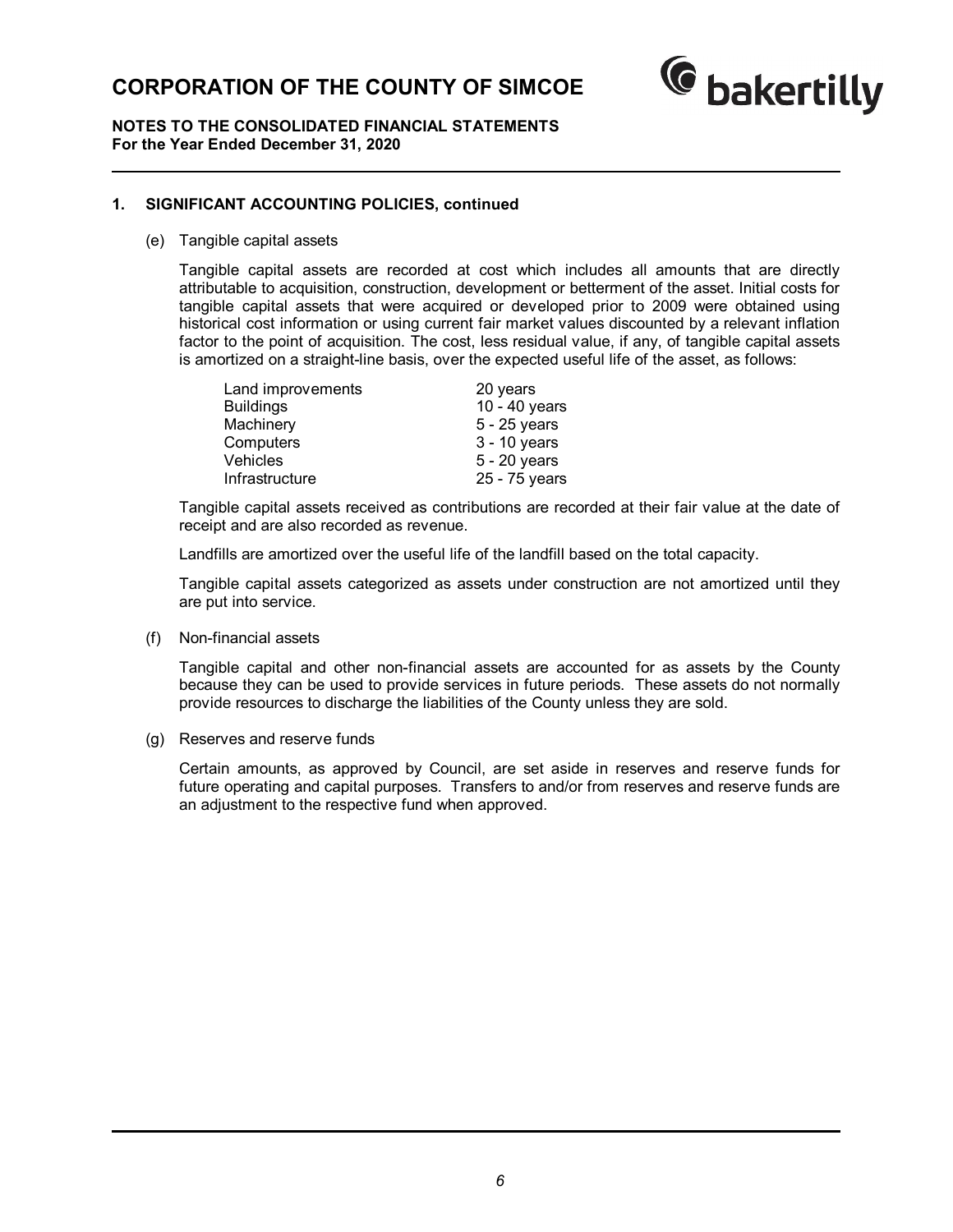

**NOTES TO THE CONSOLIDATED FINANCIAL STATEMENTS For the Year Ended December 31, 2020**

## **1. SIGNIFICANT ACCOUNTING POLICIES, continued**

(h) Recognition of Revenues and Expenses

Revenues and expenses are reported on the accrual basis of accounting. The accrual basis of accounting recognizes revenues in the period in which the transactions or events occurred that give rise to the revenue; expenses are recognized in the period the goods or services are acquired and a legal liability is incurred or transfers are due.

#### **Taxation**

The County establishes tax rates annually based on the amount required to be raised. The tax rates are used to levy amounts to the lower tier municipalities and are based on their annual assessment. Adjustments to the lower tier levy amounts for additions to and reductions in assessment are reported in the financial statements when amounts can be reasonably determined.

#### Government Funding

Government funding is recognized in the financial statements as revenues in the period in which events giving rise to the transfers occur, providing the transfers are authorized, any eligibility criteria have been met, and reasonable estimates of the amounts can be made.

#### Other revenue

User charges are recognized as revenue in the year the goods and services are provided.

Investment income is recorded when earned.

Federal and Provincial gas tax and development charges are recognized in the period in which the related expenditures are recorded.

Donations are recognized as revenue in the year the amounts are received or collectibility can be reasonably determined.

#### (i) Use of estimates

Certain items recognized in the financial statements are subject to measurement uncertainty. The recognized amounts of such items are based on the County's best information and judgment. By their nature, these estimates are subject to measurement uncertainty and the effect on the financial statements of changes in such estimates in future periods could be significant. The County's significant estimates include:

- The amounts recorded for landfill closure and post-closure care depend on estimates of usage, remaining life and capacity. The provision for future closure and post-closure costs also depends on estimates of such costs;
- The amounts recorded for amortization of tangible capital assets are based on estimates of useful life and residual values;
- The values of employee future benefits depend on certain actuarial and economic assumptions; and
- The amount recorded as allowance for doubtful accounts receivable is based on management's estimate of future payments on receivable account balances.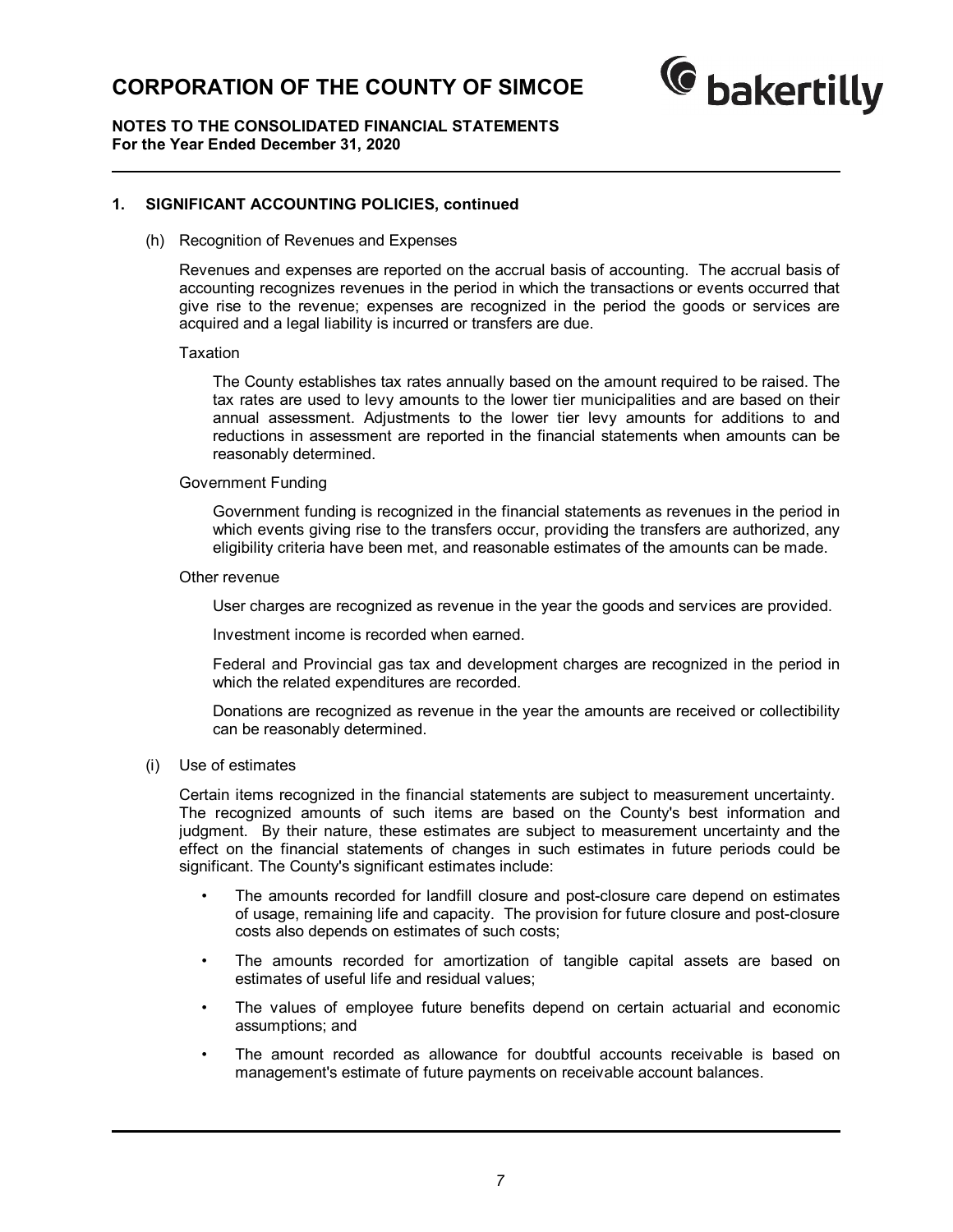

## **2. INVESTMENTS**

Investments consist of various guaranteed investment certificates, corporate bonds and government bonds with maturity dates ranging from January 2021 to June 2030 with interest rates ranging from 1.55% to 2.97% as well as a high interest savings portfolio with The One Investment Program and all are recorded at cost. Total market value of these investments is \$48,213,649 (2019 - \$37,611,079) with cost of \$47,959,982 (2019 - \$37,495,919).

## **3. CREDIT FACILITY AGREEMENT**

The County has a revolving credit facility agreement with its main financial institution. The amount available at any time is limited to \$15,000,000 via an operating loan. Any balance borrowed will accrue interest at the bank's prime lending rate less 0.625% per annum. At December 31, 2020 there was no balance outstanding (2019 - \$Nil).

## **4. LOANS RECEIVABLE**

Loans receivable consist of major capital receivables from service partners for various major capital projects. The loans are to be repaid 10% per year plus interest at Infrastructure Ontario's 10 year rate. The loans receivable are due from:

|                                   | 2020                    | 2019<br>\$              |
|-----------------------------------|-------------------------|-------------------------|
| City of Barrie<br>City of Orillia | 16,139,173<br>3,372,648 | 14,121,014<br>2,928,706 |
|                                   | 19,511,821              | 17,049,720              |

The continuity of loans receivable is as follows:

|                                                                                                               | 2020<br>\$                      | 2019<br>\$                        |
|---------------------------------------------------------------------------------------------------------------|---------------------------------|-----------------------------------|
| Balance - beginning of year                                                                                   | 17,049,719                      | 6,192,838                         |
|                                                                                                               |                                 |                                   |
| Add:<br>Share of capital projects - City of Barrie<br>Share of capital projects - City of Orillia<br>Interest | 3,064,578<br>676,256<br>370,205 | 9,960,402<br>2,062,676<br>353,197 |
|                                                                                                               | 4,111,039                       | 12,376,275                        |
| Less: Payments received                                                                                       | 1,648,937                       | 1,519,394                         |
| Balance - end of year                                                                                         | 19,511,821                      | 17,049,719                        |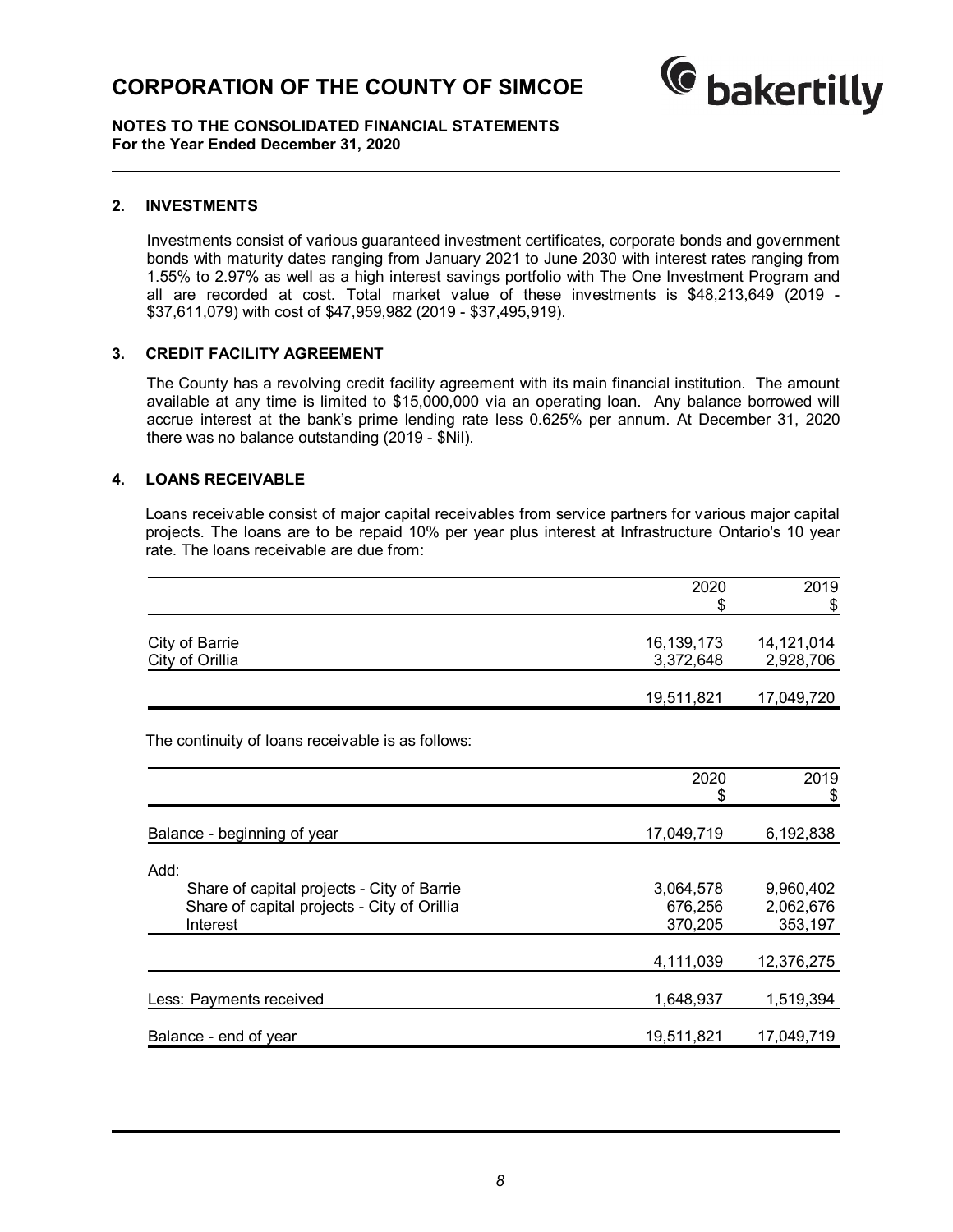

## **5. DEFERRED REVENUE - OBLIGATORY RESERVE FUNDS**

A requirement of the Chartered Professional Accountants Canada Public Sector Accounting Handbook, is that obligatory reserve funds be reported as deferred revenue. This requirement is in place as legislation and external agreements restrict how these funds may be used and under certain circumstances these funds may possibly be refunded. The balances in the obligatory reserve funds of the County are summarized below:

|                     | 2020<br>S  | 2019<br>\$ |
|---------------------|------------|------------|
| Development charges | 2,386,063  | 1,597,621  |
| Federal gas tax     | 12,319,315 | 15,610,936 |
| Provincial gas tax  | 618,107    | 352,176    |
|                     |            |            |
|                     | 15,323,485 | 17,560,733 |

The continuity of deferred revenue - obligatory reserve funds is as follows:

|                              | 2020       | 2019       |
|------------------------------|------------|------------|
|                              | S          | \$         |
| Balance - beginning of year  | 17,560,733 | 3,905,670  |
| Add amounts received:        |            |            |
| Development charges received | 21,763,794 | 16,991,538 |
| Federal gas tax received     | 9,268,205  | 18,263,738 |
| Provincial gas tax received  | 1,159,154  | 898,331    |
| Interest                     | 164,099    | 201,705    |
|                              | 32.355.252 | 36.355.312 |
| Less transfer to operations: |            |            |
| Development charges earned   | 20,260,906 | 15,053,376 |
| Federal gas tax earned       | 12,698,501 | 5,716,442  |
| Interest charges             | 734,762    | 1,380,431  |
| Provincial gas tax earned    | 898,331    | 550,000    |
|                              | 34,592,500 | 22,700,249 |
| Balance - end of year        | 15,323,485 | 17.560.733 |

## **6. DEFERRED REVENUE - OTHER**

Deferred revenue - other consists of the following:

|                                         | 2020                    | 2019<br>\$ |
|-----------------------------------------|-------------------------|------------|
| Safe Restart Agreement funding<br>Other | 13,205,296<br>1,507,943 | 1,366,912  |
|                                         | 14,713,239              | 1,366,912  |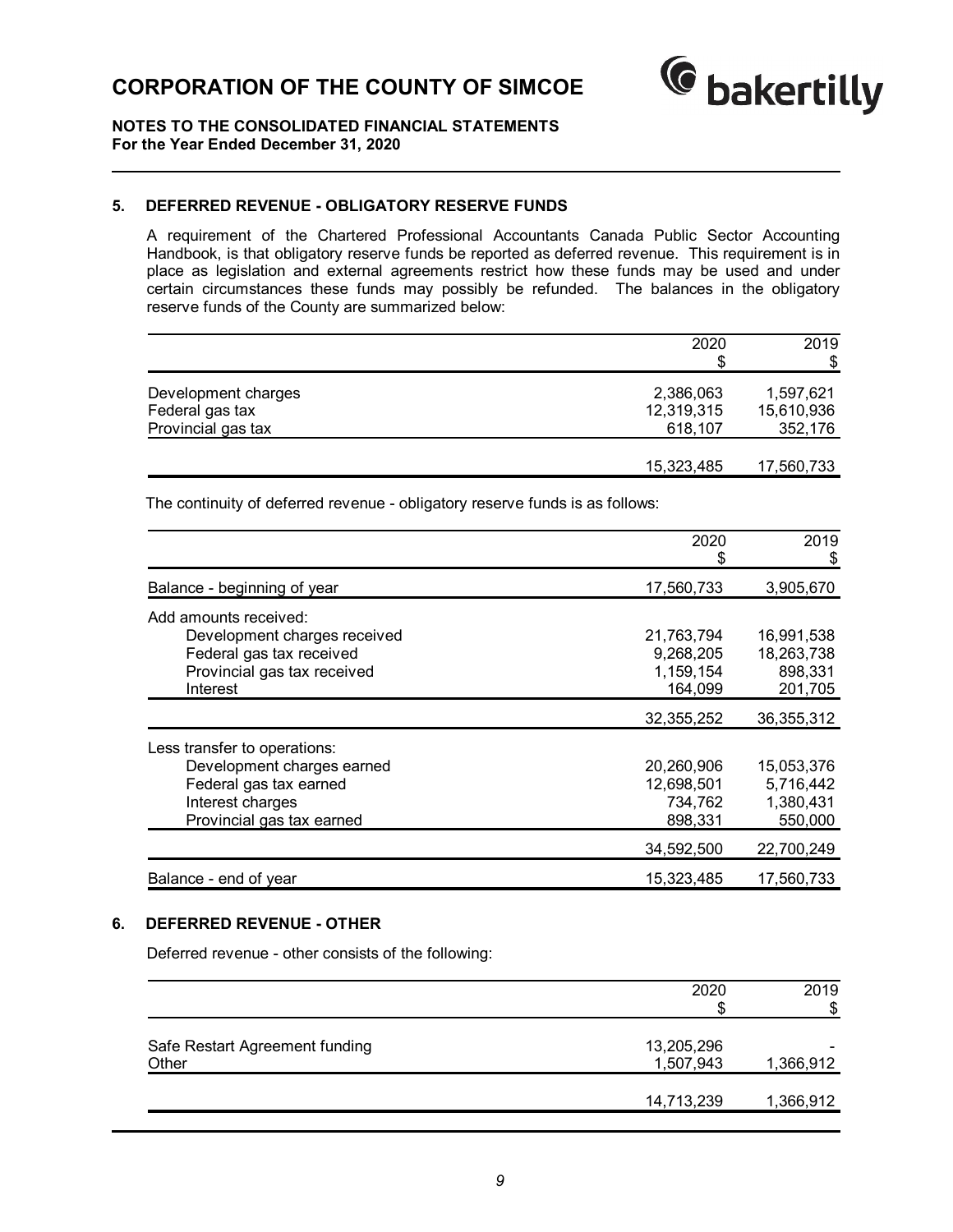

## **7. LONG TERM DEBT**

(a) The balance of long term debt reported on the Consolidated Statement of Financial Position is made up of the following:

|                                                                                                                                                                                                                                                                                                            | 2020<br>\$ | 2019<br>\$ |
|------------------------------------------------------------------------------------------------------------------------------------------------------------------------------------------------------------------------------------------------------------------------------------------------------------|------------|------------|
| Canada Mortgage and Housing Corporation debentures payable on<br>rental properties owned by Simcoe County Housing Corporation.<br>The debentures have various maturity dates ranging from 2021 to<br>2027 and interest rates ranging from 6.09% to 7.56%.                                                  | 2,660,507  | 3,317,269  |
| Ontario Housing Corporation debentures payable on rental<br>properties owned by Simcoe County Housing Corporation.<br>The<br>debentures have various maturing dates ranging from 2021 to 2027<br>and interest rates ranging from 6.34% to 7.81%.                                                           | 309,540    | 385,676    |
| Ontario Infrastructure Projects Corporation debentures<br>with<br>blended semi-annual payments of \$683,558 and interest at 2.68%<br>per annum, due in 2039.                                                                                                                                               | 25,975,216 | 27,342,333 |
| Mortgages payable on rental property owned by Simcoe County<br>Housing Corporation, repayable in blended monthly payments<br>including principal and interest, secured by land and buildings. The<br>mortgages have due dates ranging from 2021 to 2025 and interest<br>rates ranging from 0.64% to 1.43%. | 1,585,984  | 1,930,493  |
| Mortgage payable on rental property owned by Simcoe County<br>Housing Corporation, at 2.62%, due October 2022, repayable in<br>blended monthly payments of \$35,063 including principal and<br>interest, secured by land and buildings.                                                                    | 2,631,100  | 2,978,371  |
| Ontario Infrastructure Projects Corporation debentures with<br>blended semi-annual payments of \$575,428 and interest at 4.02%<br>per annum, due in 2020.                                                                                                                                                  |            | 1,117,065  |
| Amounts due to lower tier municipalities for acquisition of waste<br>disposal properties. Repayments equal the tipping fee rebates<br>provided to the lower-tier municipalities based on the amount of<br>waste deposited by each municipality at the County landfill sites.                               | 3,329,729  | 3,435,532  |
|                                                                                                                                                                                                                                                                                                            | 36,492,076 | 40,506,739 |

(b) Interest paid during the year on long term debt amounted to \$1,068,726 (2019 - \$999,750).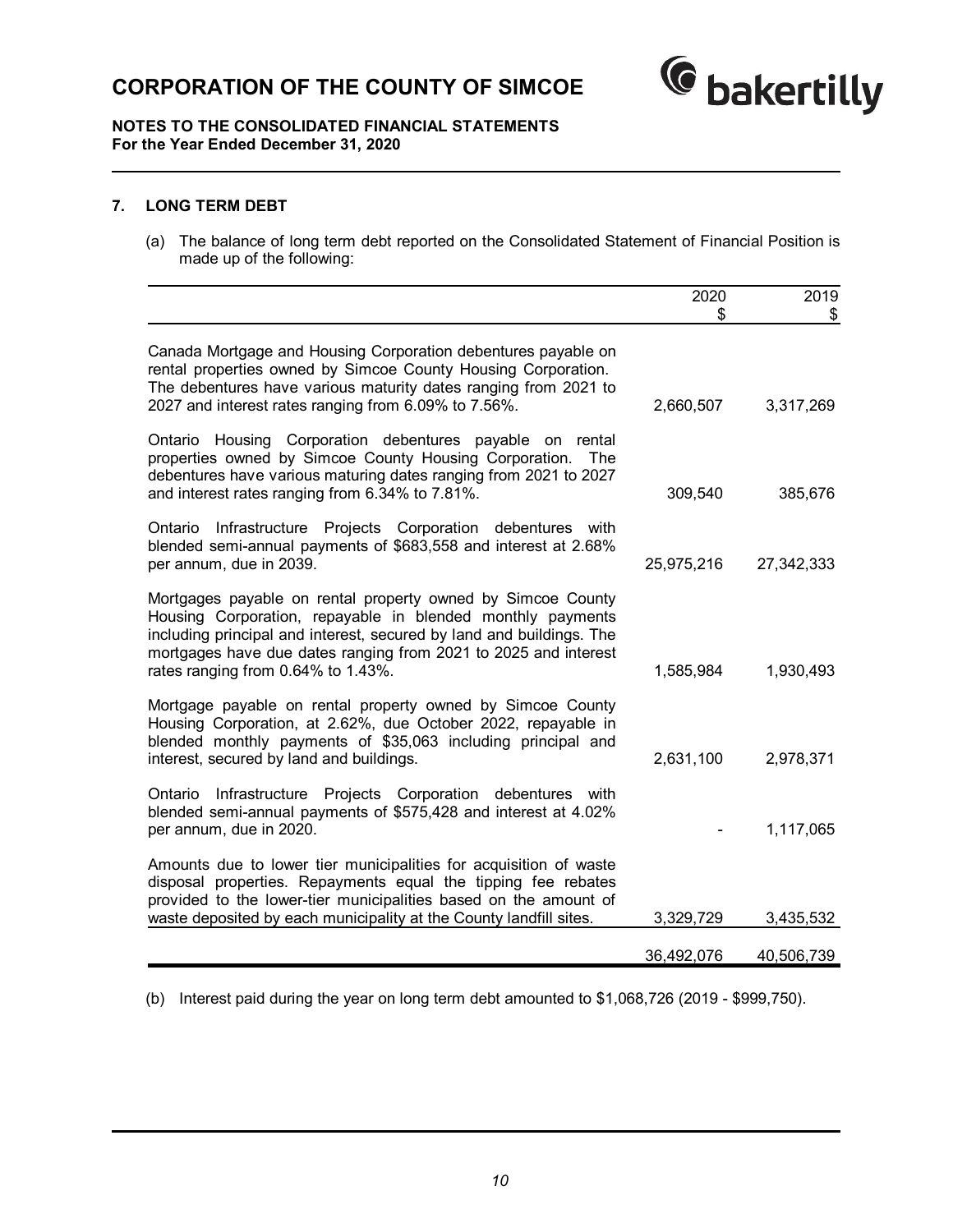

## **7. LONG TERM DEBT, continued**

(c) The estimated repayments based on the current repayment terms for the next five years of the long term debt reported in (a) of this note are:

|                           | Principal  | Interest  | Total      |
|---------------------------|------------|-----------|------------|
|                           |            | \$        | \$         |
|                           |            |           |            |
| 2021                      | 2,797,248  | 947.634   | 3,744,882  |
| 2022                      | 2,745,846  | 855,613   | 3,601,459  |
| 2023                      | 2,754,461  | 769,158   | 3,523,619  |
| 2024                      | 2,576,571  | 683,878   | 3,260,449  |
| 2025                      | 2,458,565  | 578,353   | 3,036,918  |
| 2026 and subsequent years | 23,159,385 | 3,789,695 | 26,949,080 |
|                           |            |           |            |
|                           | 36.492.076 | 7,624,331 | 44,116,407 |

## **8. LANDFILL CLOSURE AND POST-CLOSURE LIABILITY**

The estimated liability for landfill closure and post-closure costs for the twenty-one sites the County operates is \$27,068,975 (2019 - \$24,774,770). The closure costs include final cover, vegetation and additional monitoring wells. Post-closure costs include monitoring, maintenance of control systems and consulting fees for 25 years after the site is closed. The County has a waste management reserve totaling \$38,093,749 (2019 - \$33,471,369) to fund these costs and other waste management projects. There are no specific assets designated for settling this liability.

The reported liability is based upon estimates and assumptions with respect to events extending over the remaining lives of the landfills. The total discounted future cash flows for closure and postclosure cost is estimated at \$29,058,210 as at December 31, 2020 (2019 - \$28,267,802). The remaining capacity of the landfill sites is estimated at 400,825 m3 (2019 - 436,636 m3) which is approximately 14% (2019 - 15%) of the historical total capacity for all the operating sites. The liability is calculated based on the sites' capacity utilized to the end of the current year with a discount factor of 3.5% and inflation rate of 2%. There are currently three active landfill sites and eighteen closed sites. The active sites are expected to close between 2022 and 2033.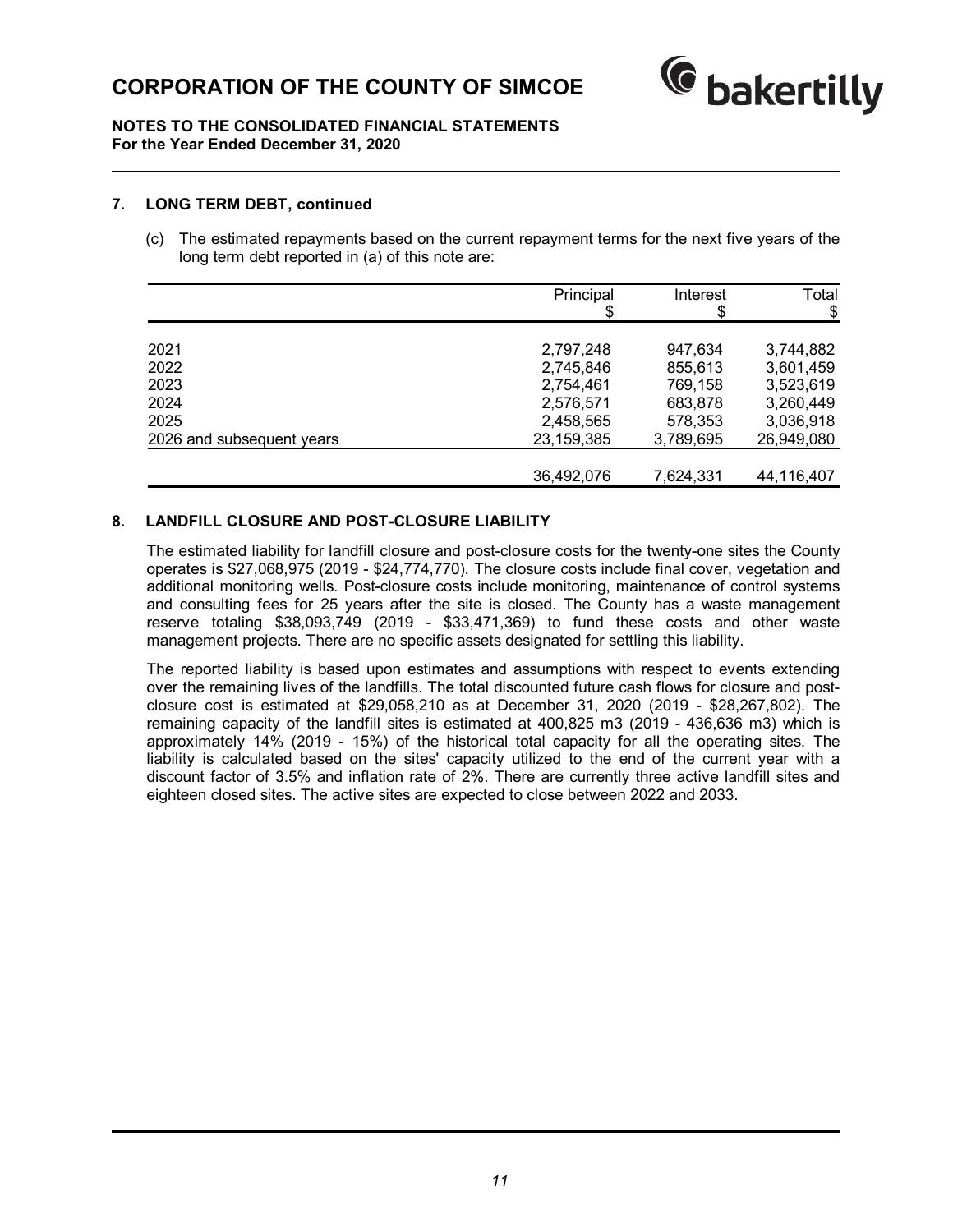

## **9. EMPLOYEE FUTURE BENEFITS PAYABLE**

The County provides certain employee benefits which will require payment in future periods. Under the sick leave benefit plan, unused sick leave can be accumulated and employees may become entitled to a cash payment when they leave the County's employment.

|                                                     | 2020      | 2019<br>\$ |
|-----------------------------------------------------|-----------|------------|
| Vacation pay entitlement and accumulated sick leave |           |            |
| benefit plan entitlement                            | 3,899,674 | 2,987,116  |
| Post-retirement benefits                            | 740,981   | 692,439    |
|                                                     | 4,640,655 | 3,679,555  |

The County sponsors benefit plans to pay costs of life, medical and dental for eligible employees after they retire and their eligible dependents. All benefits are provided upon retirement and continue for a period of 15 years, but not beyond the age of 65, at which time the benefits cease. The plans are not funded by the County until the plan premiums are paid.

The actuarial valuation as at December 31, 2019 was based on a number of assumptions about future events, such as discount rate, weighted average health care trend rates, and employee turnover and mortality. Under this method, the benefit costs are recognized over the expected average service life of the employee group. Any actuarial gains and losses related to the past service of employees are amortized over the expected average remaining service life of the employee group, which is 15 years. The assumptions used reflect management's best estimate. The main actuarial assumptions employed for the valuation are as follows:

| Discount rate                | 3.75% |
|------------------------------|-------|
| Benefit escalation - initial | 6.75% |
| - ultimate                   | 3.75% |
| - year ultimate reached      | 2029  |

Since the prior valuation, retirement benefits have been implemented for an additional employee group.

|                                                     | 2020      | 2019      |
|-----------------------------------------------------|-----------|-----------|
|                                                     | S         |           |
|                                                     |           |           |
| Accrued benefit obligation at January 1             | 767,039   | 297,195   |
| Unamortized actuarial losses                        | (74,600)  | (21, 674) |
|                                                     |           |           |
| Liability at January 1                              | 692,439   | 275,521   |
| Current period benefit cost                         | 45.636    | 14,686    |
| Amortization of actuarial gains/losses              | 6.839     | 3.323     |
| Interest accrued                                    | 29,003    | 12.595    |
| Benefit payments                                    | (32, 936) | (16, 353) |
| Prior period cost of plan amendment during the year |           | 402,667   |
| Liability at December 31                            | 740.981   | 692,439   |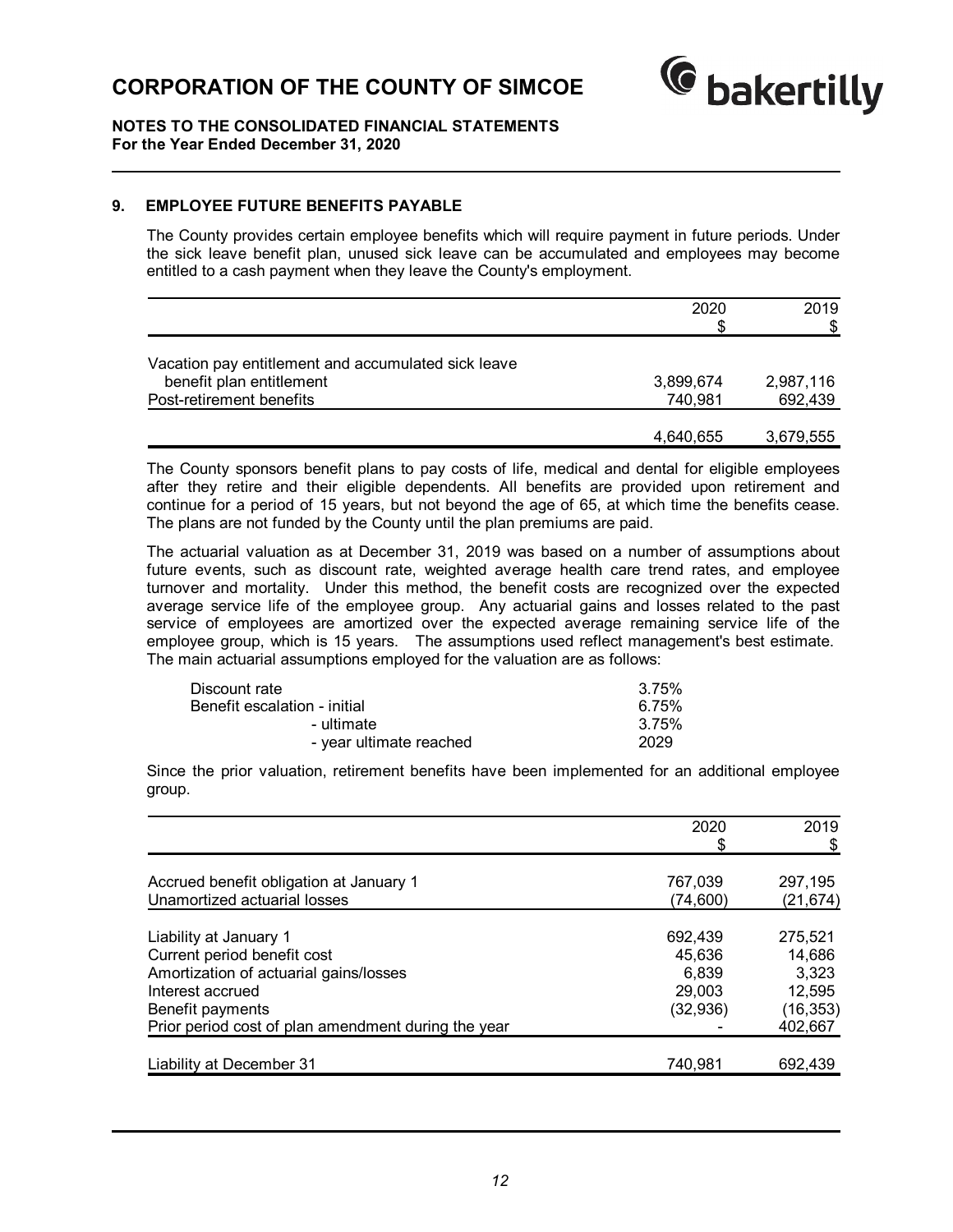

## **10. TANGIBLE CAPITAL ASSETS**

The net book value of the County's tangible capital assets are:

|                           | 2020          | 2019        |
|---------------------------|---------------|-------------|
|                           | \$            | \$          |
| General                   |               |             |
|                           |               |             |
| Land                      | 161,812,951   | 148,903,120 |
| Land improvements         | 12,092,417    | 10,804,113  |
| <b>Buildings</b>          | 239,362,756   | 153,332,498 |
| Machinery and equipment   | 7,117,791     | 6,951,086   |
| Computers                 | 3,303,113     | 3,689,848   |
| Vehicles                  | 32,967,922    | 26,925,642  |
| Infrastructure            |               |             |
| Infrastructure            | 383, 352, 815 | 394,968,935 |
|                           |               |             |
|                           | 840,009,765   | 745,575,242 |
| Assets under construction | 101,016,186   | 139,708,789 |
|                           |               |             |
|                           | 941,025,951   | 885,284,031 |

For additional information, see the Consolidated Schedule of Tangible Capital Assets.

During the year there were no write-downs of assets (2019 - \$Nil) and no interest capitalized (2019 - \$Nil).

Historical treasures and works of art held by the County are not included in the balances of Tangible Capital Assets.

Tangible capital assets allocated by segment are as follows:

|                                  | 2020        | 2019        |
|----------------------------------|-------------|-------------|
|                                  | \$          | \$          |
|                                  |             |             |
| General government               | 42,253,201  | 37,600,322  |
| <b>Protection services</b>       | 2,159,610   | 2,195,612   |
| <b>Transportation services</b>   | 578,640,192 | 548,001,579 |
| <b>Environmental services</b>    | 21,457,645  | 21,155,620  |
| <b>Health services</b>           | 50,712,988  | 47,526,499  |
| Social and Family services       | 82,034,419  | 80,868,485  |
| Social housing                   | 121,668,798 | 107,046,542 |
| Recreation and cultural services | 4,710,404   | 4,252,243   |
| Planning and development         | 37,388,694  | 36,637,129  |
|                                  |             |             |
|                                  | 941,025,951 | 885,284,031 |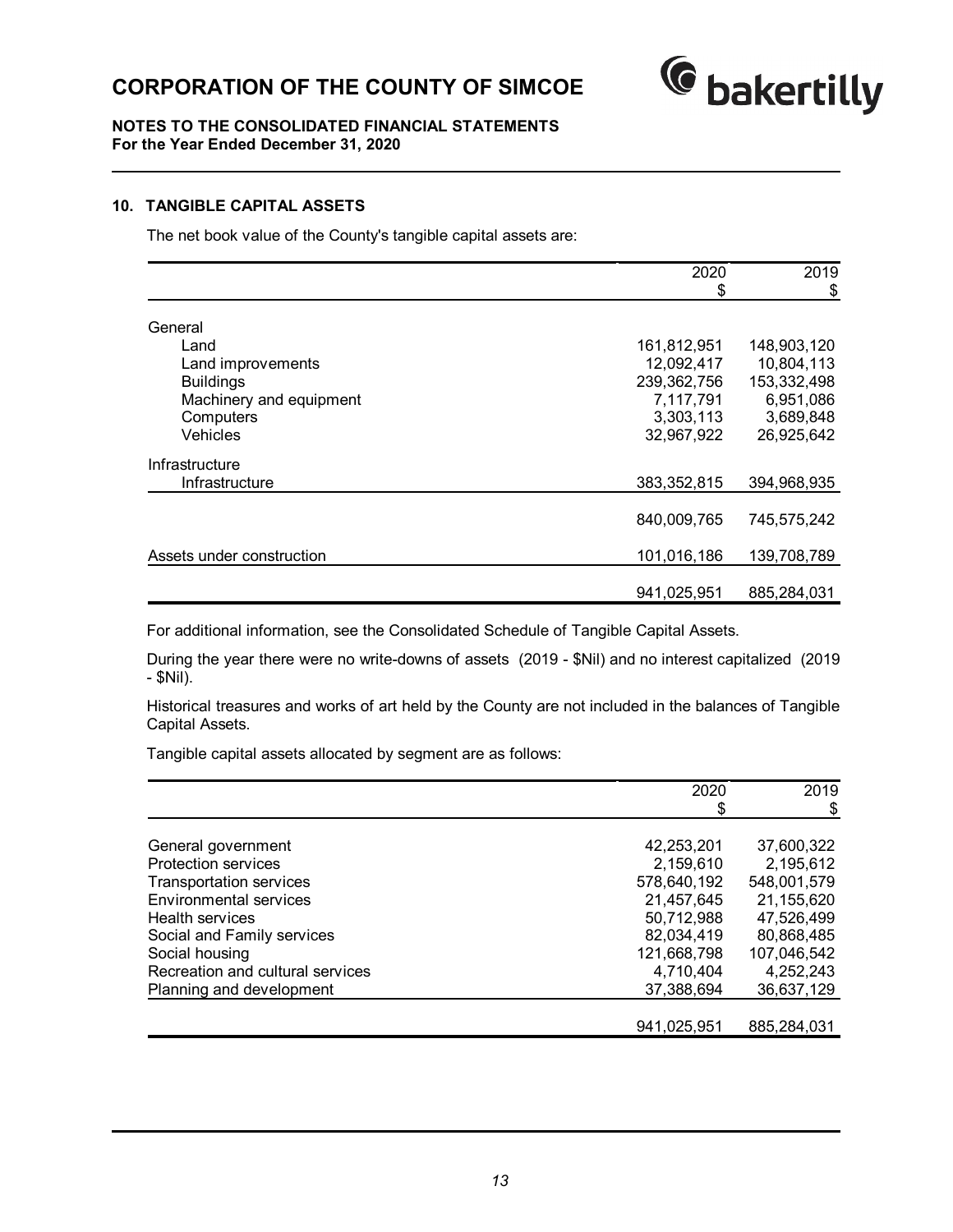

## **11. ACCUMULATED SURPLUS**

Accumulated surplus consists of the following:

|                                                      | 2020           | 2019            |
|------------------------------------------------------|----------------|-----------------|
|                                                      |                | \$              |
|                                                      |                |                 |
| <b>Surplus/(Deficit)</b><br>County                   | 3,920,636      | 1,136,057       |
| Lake Simcoe Regional Airport                         | (143, 780)     |                 |
| Investment in Lake Simcoe Regional Airport           |                | 2,800,030       |
| Unfunded landfill closure and post-closure liability | (27,068,975)   | (24, 774, 770)  |
|                                                      | (23, 292, 119) | (20, 838, 683)  |
|                                                      |                |                 |
| <b>Invested In Capital Assets</b>                    |                |                 |
| Tangible capital assets - net book value             | 941,025,951    | 885,284,031     |
| Long term debt                                       | (36, 492, 076) | (40, 506, 739)  |
| Unfunded capital (see below)                         | (159,268,663)  | (148, 961, 176) |
|                                                      | 745,265,212    | 695,816,116     |
| <b>Surplus</b>                                       | 721,973,093    | 674,977,433     |
|                                                      |                |                 |
| <b>Reserves</b>                                      |                |                 |
| Administration building                              | 826,393        | 767,598         |
| Contingencies                                        | 20,257,231     | 21,317,743      |
| <b>Transportation services</b>                       | 43,529,078     | 42,362,181      |
| Paramedic services                                   | 6,920,197      | 6,481,478       |
| Social housing                                       | 36,643,147     | 32,541,156      |
| Planning and development                             | 5,683,730      | 6,600,403       |
| Homes for the aged                                   | 10,981,259     | 4,363,261       |
| Recreation and cultural services                     | 1,555,148      | 1,132,408       |
| Waste management                                     | 38,093,749     | 33,471,369      |
| Social services                                      | 8,781,244      | 7,765,311       |
| Forestry                                             | 7,303,887      | 6,557,161       |
| Lake Simcoe Regional Airport                         | 1,253,995      |                 |
| <b>Total Reserves</b>                                | 181,829,058    | 163,360,069     |
|                                                      |                |                 |
| <b>Reserve Funds</b>                                 |                |                 |
| Social housing                                       |                | 6,498           |
| Social and family services                           | 2,615,181      | 2,505,363       |
| Planning and development                             | 62,316         | 405,823         |
| Hospital                                             | 7,881,852      | 7,780,922       |
| Estate of C. Matthews                                | 5,232,003      | 5,180,201       |
| <b>Total Reserve Funds</b>                           | 15,791,352     | 15,878,807      |
|                                                      | 919,593,503    | 854,216,309     |
|                                                      |                |                 |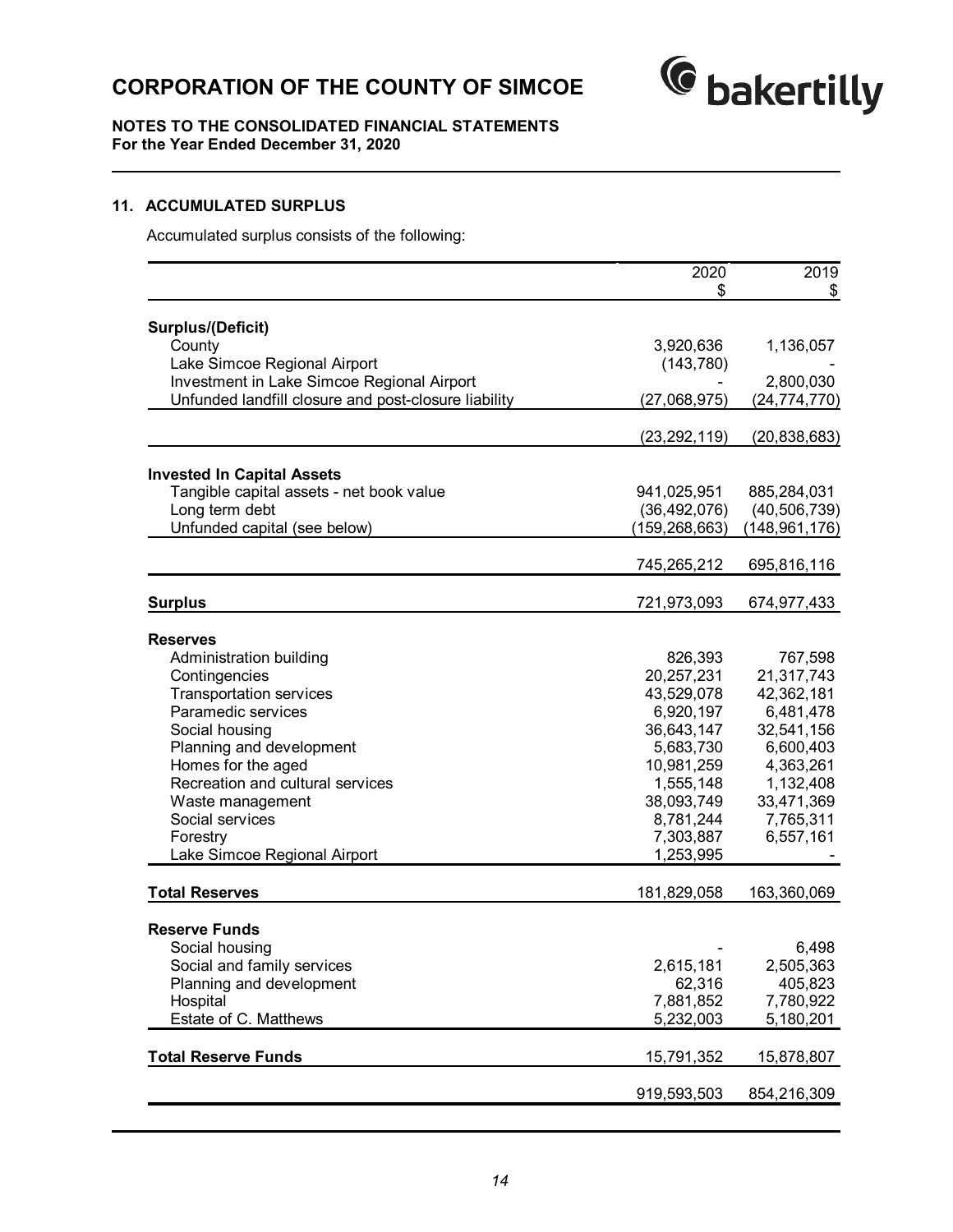

## **11. ACCUMULATED SURPLUS, continued**

Unfunded capital is expected to be funded from development charges and future debt and consists of:

|                         | 2020           | 2019            |
|-------------------------|----------------|-----------------|
|                         |                |                 |
| Transportation services | (85, 385, 819) | (80, 958, 173)  |
| Long term care          | (37, 944, 974) | (33, 877, 479)  |
| Paramedic services      | (8,849,011)    | (8, 221, 465)   |
| Social housing          | (23,014,481)   | (21,829,681)    |
| Transit                 | (4,074,378)    | (4,074,378)     |
|                         |                |                 |
|                         | (159,268,663)  | (148, 961, 176) |

## **12. PENSION AGREEMENTS**

Certain employees of the County are eligible members of the Ontario Municipal Employees Retirement System (OMERS), a multi-employer pension plan.

The Actuarial Opinion contained in the 2020 Annual Report disclosed total actuarial liabilities of \$113,055 million in respect of benefits accrued for service with actuarial assets of \$109,844 million indicating an actuarial deficit of \$3,211 million. Because OMERS is a multi-employer plan, any pension plan surpluses or deficits are a joint responsibility of Ontario municipal organizations and their employees. As a result, the County does not recognize any share of the OMERS pension surplus or deficit.

The County's required contributions to OMERS in 2020 were \$10,136,897 (2019 - \$10,041,030).

## **13. EXPENSES BY OBJECT**

The expenses for the year reported on the Consolidated Statement of Operations and Accumulated Surplus by object are as follows:

|                                                       | <b>Budget</b> | Actual      | Actual       |  |
|-------------------------------------------------------|---------------|-------------|--------------|--|
|                                                       | 2020<br>2020  |             | 2019         |  |
|                                                       | S             | \$          | \$           |  |
|                                                       | (Unaudited)   |             |              |  |
| Salaries and benefits                                 | 156,150,689   | 163.163.366 | 148,980,517  |  |
| Interest charges                                      | 1,050,917     | 1,068,726   | 999.750      |  |
| <b>Materials</b>                                      | 72,940,769    | 76.078.847  | 68.942.686   |  |
| Contracted services                                   | 26,773,271    | 28,909,234  | 28, 152, 152 |  |
| Rents and financial                                   | 2,091,798     | 2,295,921   | 2,263,580    |  |
| External transfers                                    | 151,679,969   | 151,090,569 | 155,920,206  |  |
| Amortization                                          | 36.878.576    | 27,296,384  | 26,538,989   |  |
| Loss (gain) on disposal of tangible capital assets    |               | (4,068,203) | (623,689)    |  |
| Change in landfill closure and post-closure liability | 1,623,730     | 2,294,205   | 1,623,730    |  |
|                                                       |               |             |              |  |
|                                                       | 449,189,719   | 448,129,049 | 432,797,921  |  |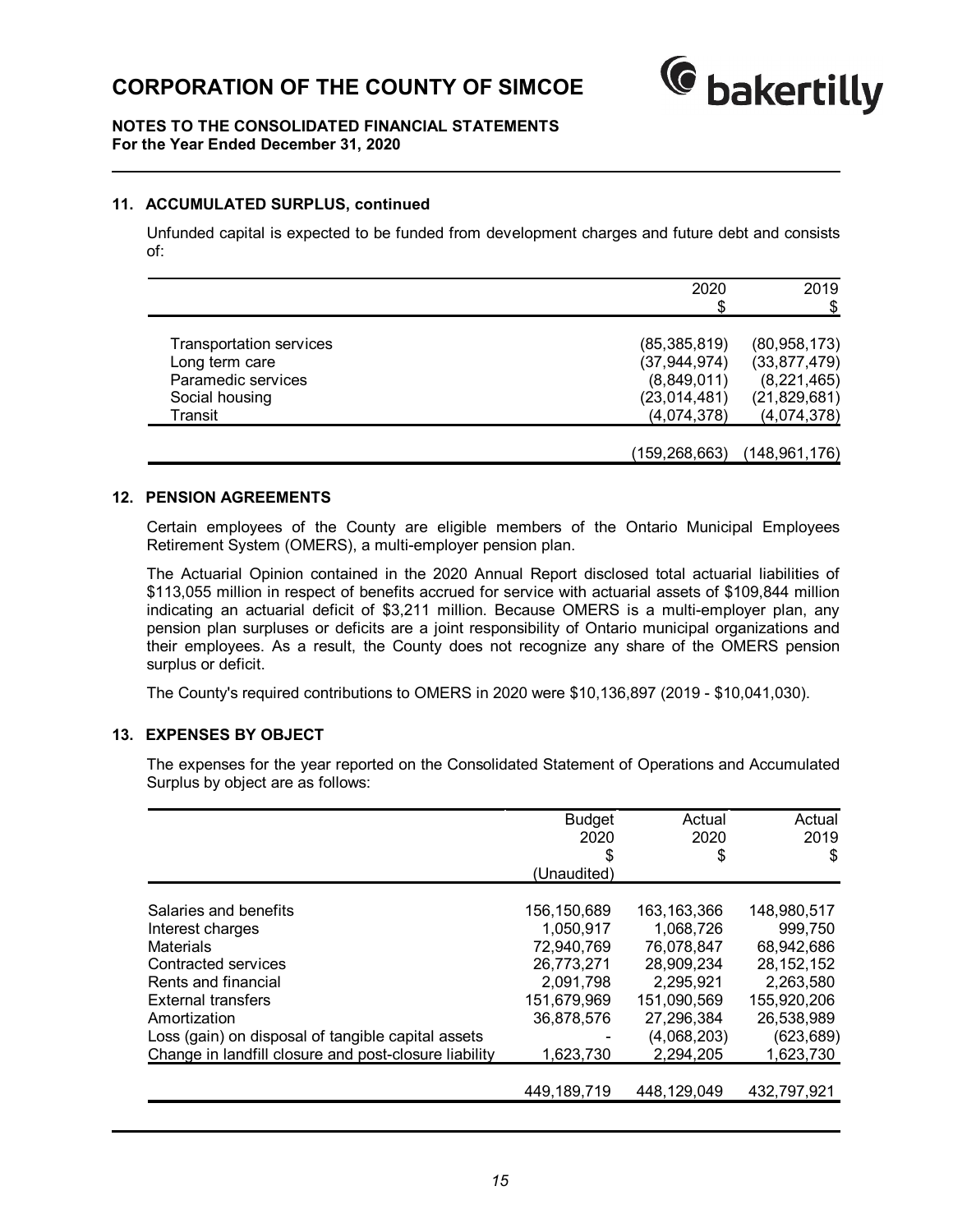

## **14. ONE-TIME COVID-19 FUNDING FOR PARAMEDIC SERVICES**

Included in provincial grants is one-time COVID-19 funding for paramedic services of \$1,597,043. The total approved amount was \$2,165,446. The funding has been spent as follows:

|                                   | 2020      |
|-----------------------------------|-----------|
|                                   | \$        |
| Salaries and benefits             | 791,771   |
| Equipment, materials and supplies | 884,018   |
| Offsetting revenue                | (78, 746) |
|                                   | 1,597,043 |

## **15. BUDGET FIGURES**

The budget, approved by the County, for 2020 is reflected on the Consolidated Statement of Operations and Accumulated Surplus and the Consolidated Statement of Change in Net Debt. The budget established for capital investment in tangible capital assets are on a project-oriented basis, the costs of which may be carried out over one or more years and, therefore, may not be comparable with current year's actual amounts. Budget figures have been reclassified for the purposes of these financial statements to comply with PSA reporting requirements. Budget figures are not subject to audit.

The following is a reconciliation of the Council approved budget amounts to the PSA amounts:

|                                                             | (Unaudited)    | (Unaudited)     |
|-------------------------------------------------------------|----------------|-----------------|
|                                                             | Revenue        | <b>Expenses</b> |
|                                                             |                |                 |
|                                                             |                |                 |
| Council approved budget:                                    |                |                 |
| Operating                                                   | 463,972,690    | 439,529,038     |
| Capital                                                     | 66,475,091     | 90,918,743      |
| Lake Simcoe Regional Airport                                | 2,847,625      | 2,847,625       |
|                                                             |                |                 |
| Total Council approved budget                               | 533,295,406    | 533,295,406     |
| Less: Tangible capital assets capitalized                   |                | (91, 693, 000)  |
| Add: Amortization of tangible capital assets                |                | 36,878,576      |
| Less: Principal repayment of long term debt                 |                | (5, 110, 374)   |
| Less: Transfers to/from reserves and unfunded capital       | (15, 977, 577) | (20, 234, 603)  |
| Add: Solid waste landfill closure and post-closure expenses |                | 1,623,730       |
| Less: Change in unfinanced capital                          | (25, 749, 000) |                 |
| Less: Investment in Lake Simcoe Regional Airport            |                | (3,707,724)     |
| Reclassifications for financial statement purposes          | (1,862,292)    | (1,862,292)     |
|                                                             |                |                 |
| Adjusted budget per Consolidated Statement of Operations    | 489.706.537    | 449,189,719     |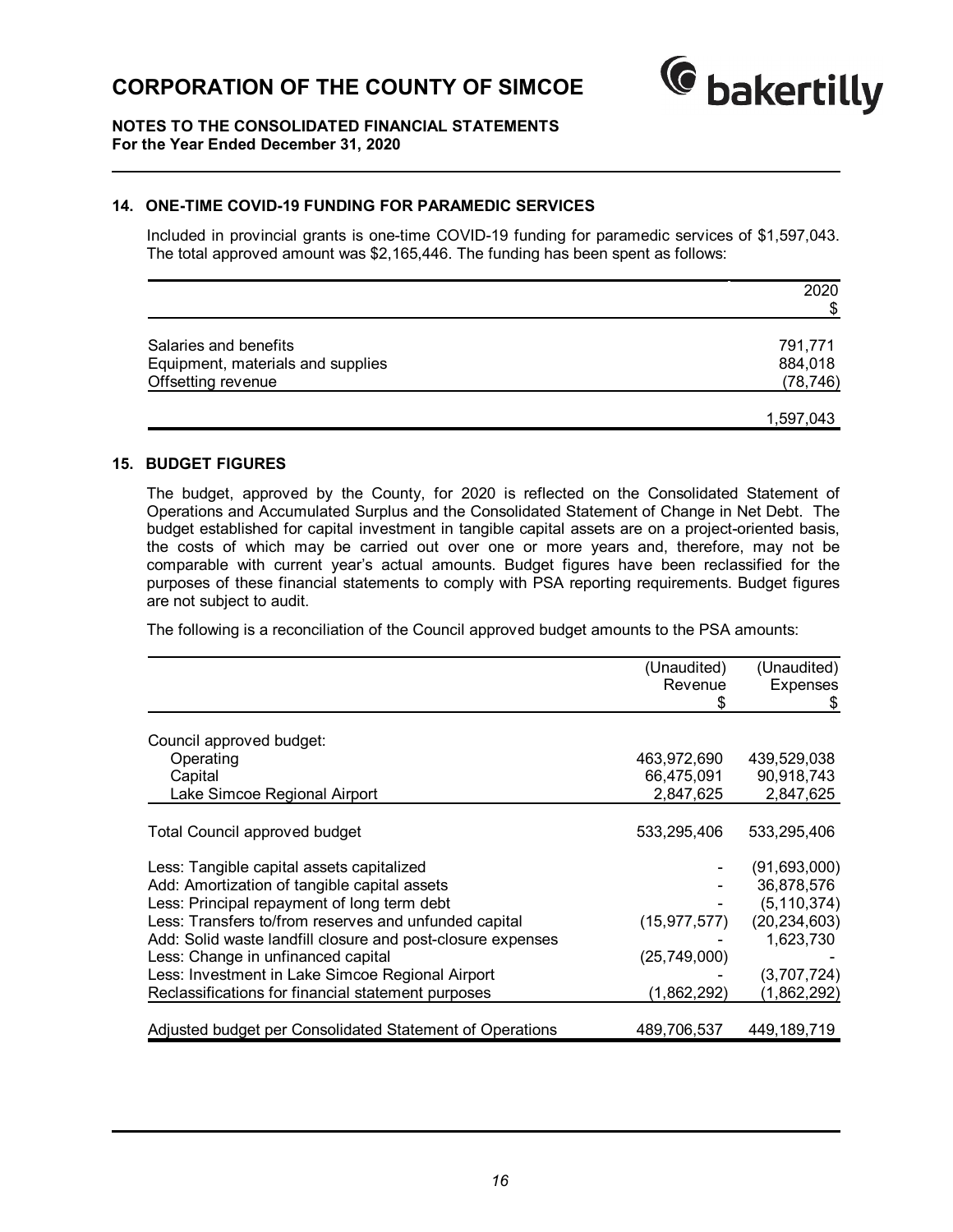

**NOTES TO THE CONSOLIDATED FINANCIAL STATEMENTS For the Year Ended December 31, 2020**

## **16. TRUST FUNDS**

Trust funds administered by the County amounting to \$656,373 (2019 - \$654,601) have not been included in the Consolidated Statement of Financial Position nor have their operations been included in the Consolidated Statement of Operations and Accumulated Surplus. As such balances are held in trust by the County for the benefit of others, they are not presented as part of the County's financial position or operations.

## **17. COMMITMENTS**

In 2017 the County committed \$45,000,000 to the Simcoe County Hospital Alliance to be funded over fifteen years, ending in 2031. The commitment remaining at December 31, 2020 is \$33,000,000.

During 2017, the County committed \$5,000,000 to Georgian College. Annual committed payments vary from \$200,000 to \$1,500,000 from 2017 through to 2022. The remaining amount of the commitment at December 31, 2020 is \$2,800,000.

During 2012, the County entered into an agreement for curbside waste, recyclables and organics collection which is in effect until October 31, 2021. In 2021, the County will be entering into a new contract under new terms. Under the existing contract, the remaining minimum commitment is \$14,965,807.

During 2020, the County entered into an agreement for automated cart collection services for collection of garbage, recyclables and organics at a cost of \$30,453,137 until October 31, 2022 with cost adjustments in subsequent years with CPI and fuel cost adjustments in subsequent years. The contract is in effect November 1, 2021 until September 30, 2028.

During 2020, the Lake Simcoe Regional Airport awarded a contract for \$5,183,119 to complete runway widening. The remaining commitment at December 31, 2020 is \$4,414,858.

## **18. CONTINGENT LIABILITIES**

The County, in the course of its operations, has been named in several lawsuits the outcomes of which are indeterminable at this time. No amounts in connection with these items have been reflected in these financial statements.

During 1990 the County assumed responsibility for waste management of lower tier municipalities pursuant to provincial legislation. As a result, the County acquired related property and assets from lower tier municipalities and assumed long term debt pursuant to negotiated agreements. Further negotiations are ongoing and amounts will be recognized in the year settlements are determined.

## **19. UNCERTAINTY CAUSED BY COVID-19**

In March 2020, the World Health Organization categorized COVID-19 as a pandemic. The potential economic effects within the County's environment and in the global markets, possible disruption in supply chains, and measures being introduced at various levels of government to curtail the spread of the virus (such as travel restrictions, closures of non-essential municipal and private operations, imposition of quarantines and social distancing) could have a material impact on the County's operations. The extent of the impact of this outbreak and related containment measures on the County's operations cannot be reliably estimated at this time.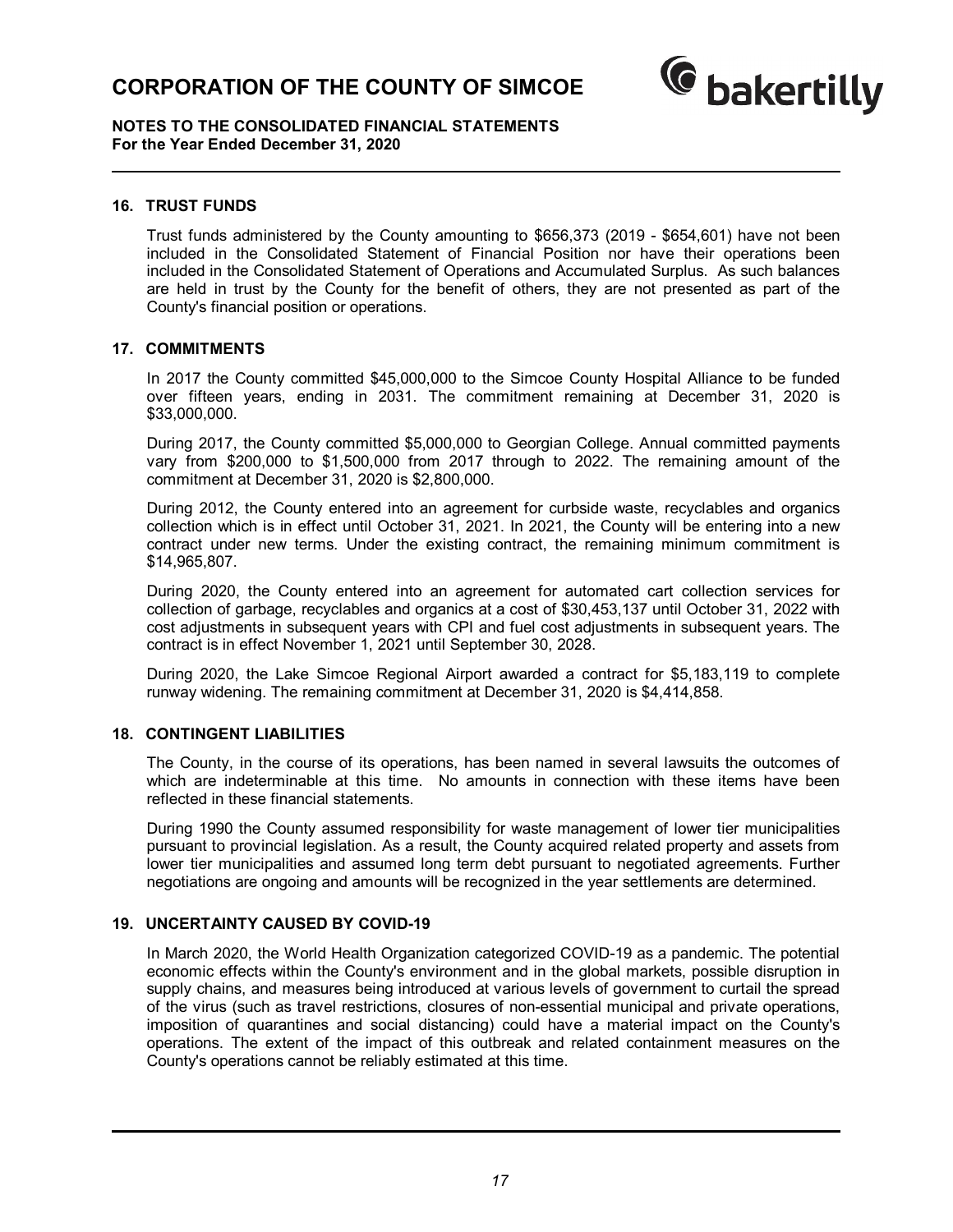

## **NOTES TO THE CONSOLIDATED FINANCIAL STATEMENTS For the Year Ended December 31, 2020**

## **20. COMPARATIVE FIGURES**

Certain comparative figures were restated, where required, to conform with the current year presentation. There was no impact on the prior year's annual surplus.

## **21. SOCIAL HOUSING**

The Simcoe County Housing Corporation was incorporated under Part III of The Ontario Business Corporations Act in response to the Province's overall initiative to devolve Social Housing to local municipalities. The Corporation currently provides 1,509 units of subsidized housing to its tenants and their families.

As the Service Manager, on behalf of the Cities of Barrie and Orillia and the County of Simcoe, the County is now the sole shareholder of the Corporation.

On January 1, 2001 the Ontario Housing Corporation transferred 1,169 units and certain head office assets to the Corporation. The properties transferred carried the following restriction:

"The properties cannot be transferred or mortgaged or otherwise encumbered, developed or redeveloped …. or disposed of by any person without prior consent of the Minister of Municipal Affairs and Housing."

In 2005 the Corporation assumed the operations of Georgian Bay Native Friendship Centre and Midland Penetanguishene Urban Native Homes Corporation.

In 2012 the Corporation assumed the operations of Matthew Co-operative Housing Inc.

## **22. SUBSEQUENT EVENTS**

Subsequent to year end, the County issued a debenture in the amount of \$43,956,500 with OILC. The debenture bears interest at 2.70% and will be repaid over 20 years. The proceeds of the debenture will fund transportation unfunded capital. Payments will be funded by future development charges.

Subsequent to year end, the County committed to the purchase of waste collection carts at a cost of \$23,207,997.

Subsequent to year end, the County committed to the construction of a waste transfer facility at a cost of \$1,184,178.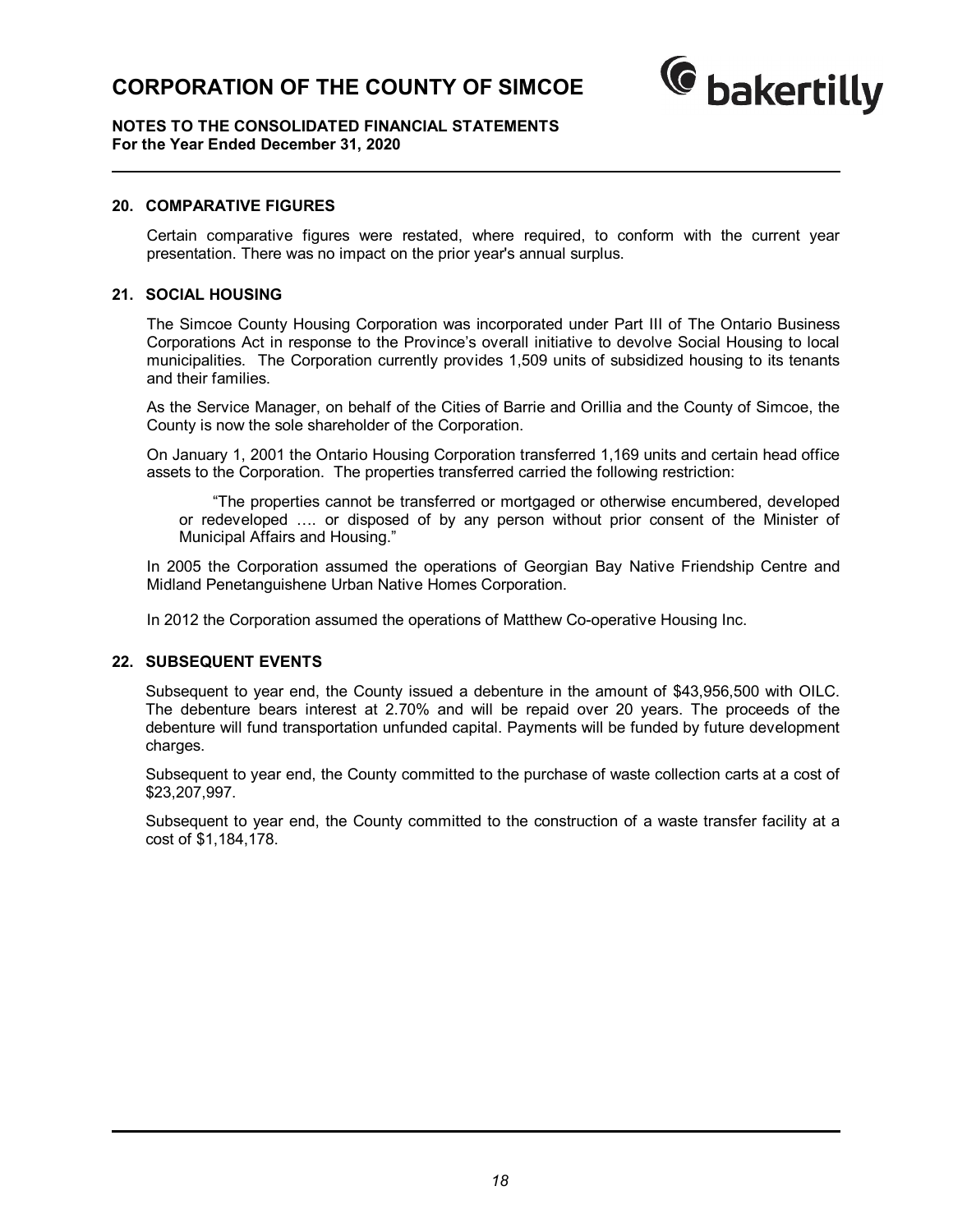

**NOTES TO THE CONSOLIDATED FINANCIAL STATEMENTS For the Year Ended December 31, 2020**

## **23. SEGMENTED INFORMATION**

The County of Simcoe is a municipal government organization that provides a range of services to its residents. County services are reported by function and their activities are separately disclosed in the segmented information.

For each reported segment, revenues and expenses represent both amounts that are directly attributable to the segment and amounts that are allocated on a reasonable basis. Certain allocation methodologies are employed in the preparation of segmented financial information. Taxation, payments-in-lieu of taxes and certain unconditional government transfers are apportioned based on each segment's net requirements. Allocated administration include the following: 1) Workroom costs are allocated based on the department's proportionate share of the copies made in a year; 2) CAO costs are allocated based on the department's proportionate share of time allocated to the respective department; 3) Communications costs are allocated based on department's proportionate share of time allocated to the respective department; 4) Customer Service costs are allocated based on department's proportionate share of tickets and call volume; 5) Information Technology costs are allocated based on the department's proportionate share of the computers used; 6) Human Resources costs are allocated based on department's proportionate share of department heads; 7) Finance costs are allocated based on the department's proportionate share of the employee's hours; and 8) Procurement, Fleet and Property costs are allocated based on the department's proportionate share of the purchase orders generated.

The accounting policies used in these segments are consistent with those followed in the preparation of the consolidated financial statements as disclosed in Note 1. For additional information see the Consolidated Schedule of Segment Disclosure.

## **General Government**

General government consists of the activities of Council and general financial and administrative management of the County and its programs and services.

## **Protection Services**

Protection services include by-law enforcement and emergency measures.

## **Transportation Services**

The activities of the transportation function include construction and maintenance of the County's roads and bridges, winter control, transit, and the airport.

## **Environmental Services**

The environmental function is responsible for providing waste collection, waste disposal and recycling services to ratepayers.

## **Health Services**

The health services function consists of external transfers to the health unit and hospitals and the activities of the ambulance services.

## **Social and Family Services**

The activities of the social and family services function include general assistance payments to citizens of the County, the activities of the County's four homes for the aged and external payments to childcare centres in the County.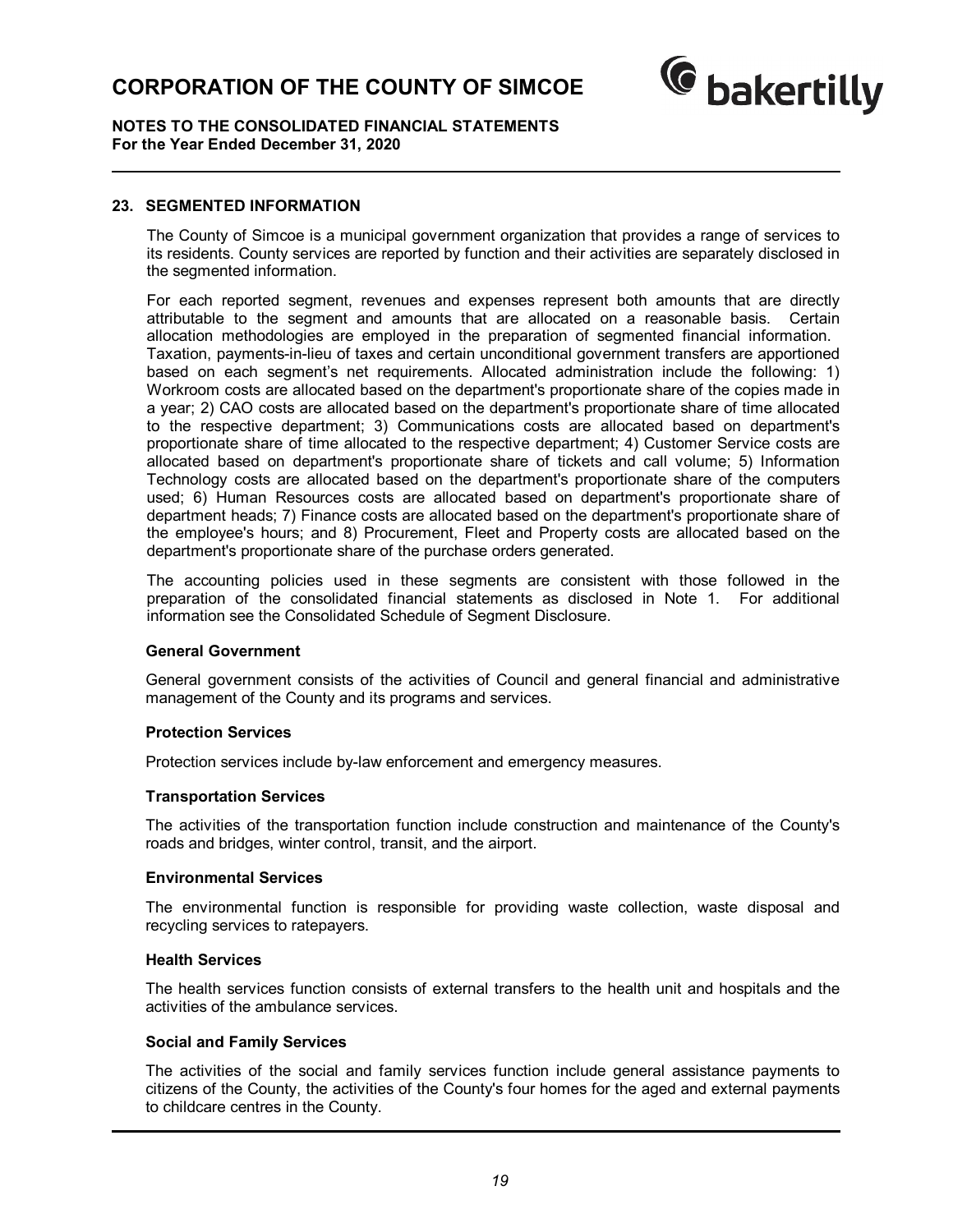

**NOTES TO THE CONSOLIDATED FINANCIAL STATEMENTS For the Year Ended December 31, 2020**

## **23. SEGMENTED INFORMATION, continued**

## **Social Housing**

The social housing function provides affordable housing to qualified inhabitants of the County and external payments to non-profit housing providers.

## **Recreation and Cultural Services**

The recreation and cultural services function is responsible for the activities of the library cooperative and the County of Simcoe museum.

## **Planning and Development**

The planning and development services function manages commercial, industrial and residential development within the County as well as the County forests.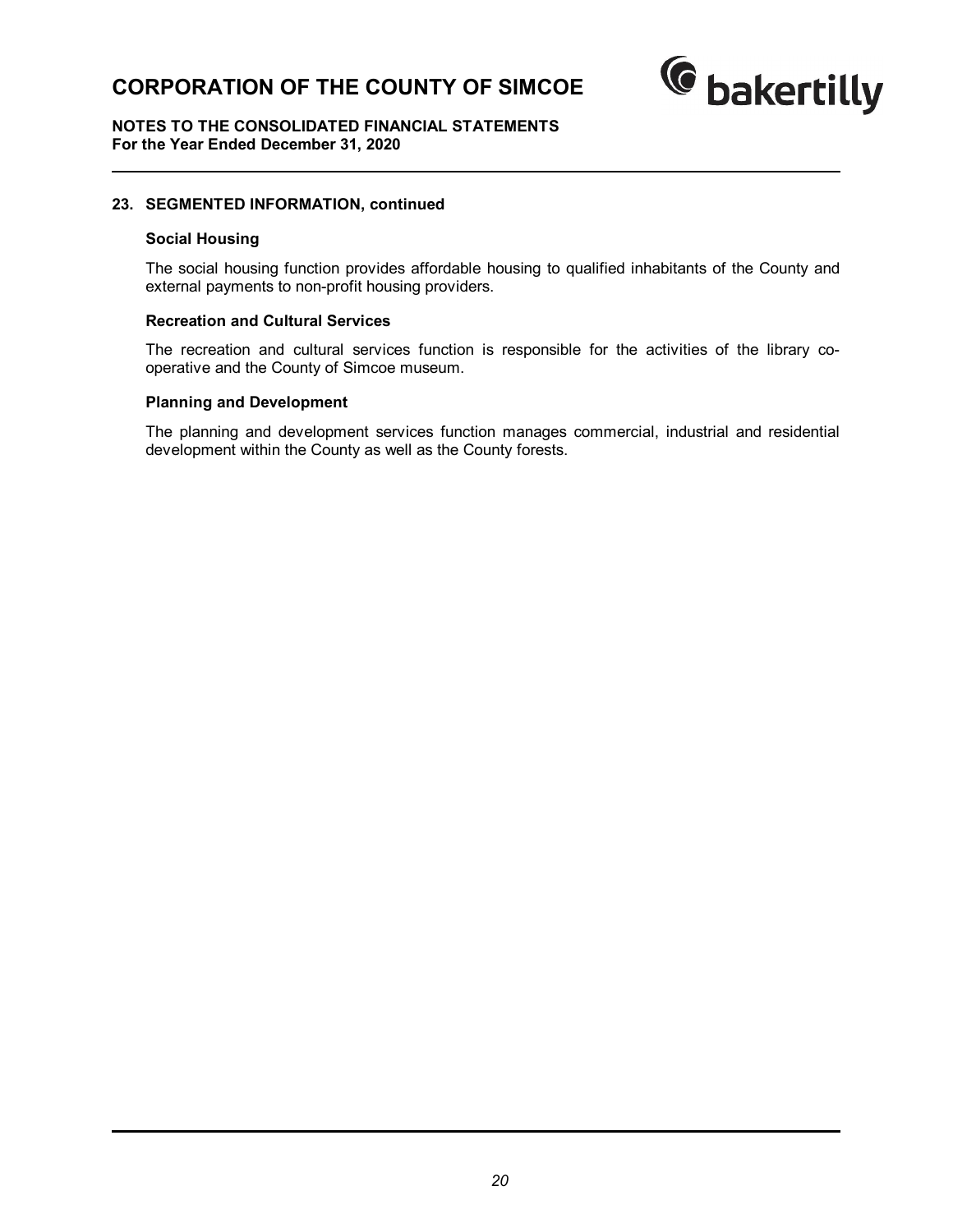## **CONSOLIDATED SCHEDULE OF TANGIBLE CAPITAL ASSETS For the Year Ended December 31, 2020**



|                                                            | General     |                            |                        |                                    | Infrastructure |                |                      |                                           |               |
|------------------------------------------------------------|-------------|----------------------------|------------------------|------------------------------------|----------------|----------------|----------------------|-------------------------------------------|---------------|
|                                                            | Land<br>\$  | Land<br>Improvements<br>\$ | <b>Buildings</b><br>S  | Machinery<br>and<br>Equipment<br>S | Computers      | Vehicles<br>\$ | Infrastructure<br>\$ | <b>Assets Under</b><br>Construction<br>\$ | Totals<br>\$  |
| <b>COST</b>                                                |             |                            |                        |                                    |                |                |                      |                                           |               |
| Balance, beginning of year                                 | 152,787,050 | 29,838,228                 | 22,134,689             | 13,565,597                         | 19,630,503     | 44,278,575     | 658,863,936          | 139,708,789                               | 1,280,807,367 |
| Add: additions during the year                             | 10,443,086  | 441,984                    | 5,022,978              | 965,113                            | 179,138        | 3,405,644      | 1,411,823            | 61,889,823                                | 83,759,589    |
| Less: disposals during the year                            | 285,883     | $\blacksquare$             | 440,195                |                                    | $\sim$         | 2,090,854      | 516,975              |                                           | 3,333,907     |
| Internal transfers                                         | 2,763,926   | 1,649,612                  | 86,356,075             | 136,549                            | 483,132        | 6,789,845      | 2,403,287            | (100, 582, 426)                           |               |
| Balance, end of year                                       | 165,708,179 |                            | 31,929,824 313,073,547 | 14,667,259                         | 20,292,773     | 52,383,210     | 662,162,071          | 101,016,186                               | 1,361,233,049 |
| <b>ACCUMULATED AMORTIZATION</b>                            |             |                            |                        |                                    |                |                |                      |                                           |               |
| Balance, beginning of year                                 | 3,883,930   | 19,034,115                 | 68,802,191             | 6,614,511                          | 15,940,655     | 17,352,933     | 263,895,001          |                                           | 395,523,336   |
| Add: additions during the year                             | 11,298      | 803,292                    | 5,312,956              | 934,957                            | 1,049,005      | 3,753,646      | 15,431,230           |                                           | 27,296,384    |
| Less: disposals during the year                            |             | $\overline{\phantom{a}}$   | 404,356                |                                    | $\sim$         | 1,691,291      | 516,975              |                                           | 2,612,622     |
| Balance, end of year                                       | 3,895,228   | 19,837,407                 | 73,710,791             | 7,549,468                          | 16,989,660     | 19,415,288     | 278,809,256          |                                           | 420,207,098   |
| <b>NET BOOK VALUE OF TANGIBLE CAPITAL</b><br><b>ASSETS</b> | 161,812,951 |                            | 12,092,417 '39,362,756 | 7,117,791                          | 3,303,113      | 32,967,922     | 383,352,815          | 101,016,186                               | 941,025,951   |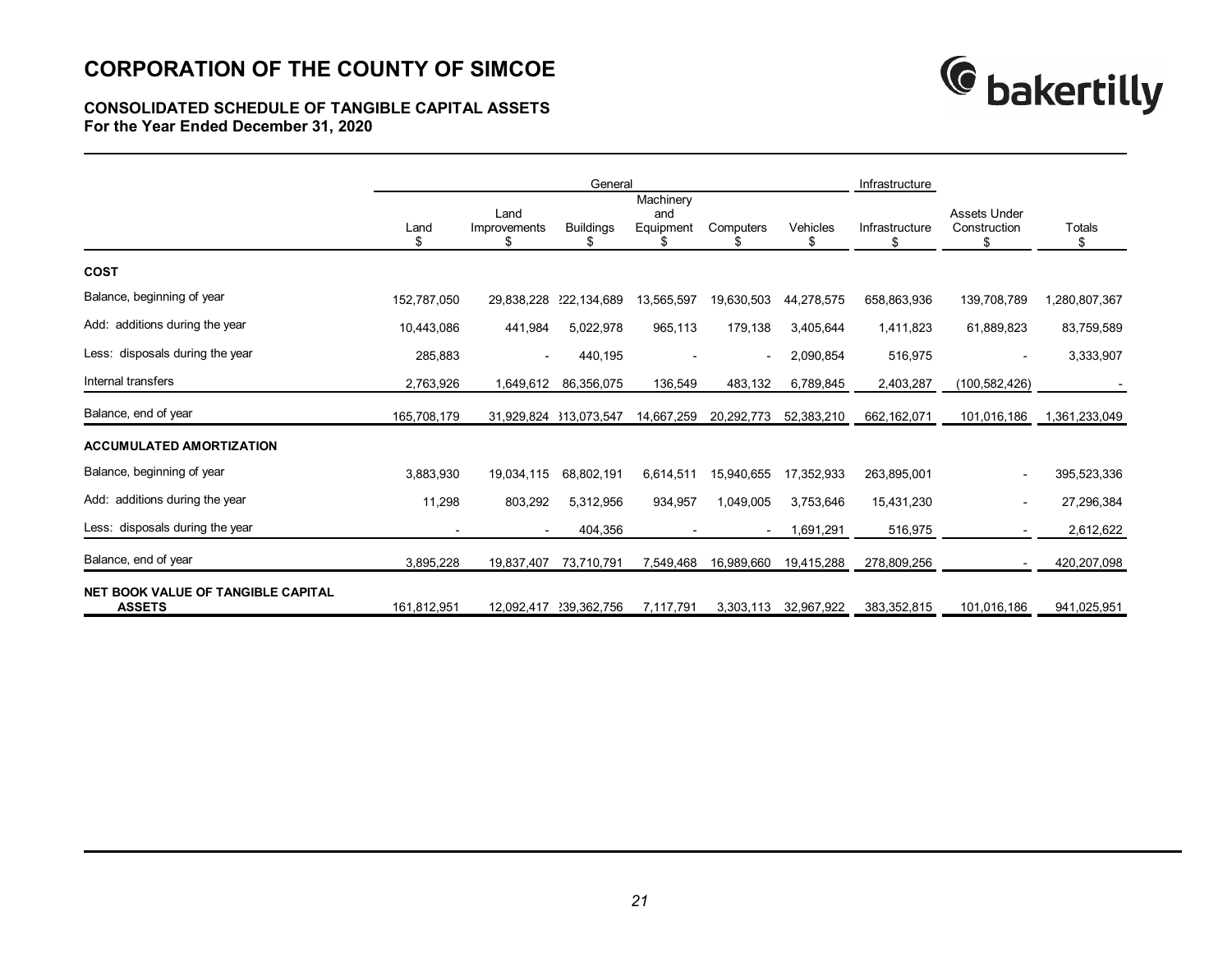# **C** bakertilly

## **CONSOLIDATED SCHEDULE OF SEGMENT DISCLOSURE For the Year Ended December 31, 2020**

|                                             | Government<br>\$. | Protection<br>Services<br>\$ | Services<br>\$ | Transportation Environmental<br>Services<br>\$ | Health<br>Services<br>\$ | Family<br>Services<br>\$ | Social<br>Housing<br>\$ | Recreation and<br>Cultural<br>Services<br>\$ | Planning and<br>Development | landfill closure<br>and post-<br>closure liability Consolidated<br>£. | \$            |
|---------------------------------------------|-------------------|------------------------------|----------------|------------------------------------------------|--------------------------|--------------------------|-------------------------|----------------------------------------------|-----------------------------|-----------------------------------------------------------------------|---------------|
| <b>Revenues</b>                             |                   |                              |                |                                                |                          |                          |                         |                                              |                             |                                                                       |               |
| Property taxation                           | 32,947,484        | 451,000                      | 29,324,383     | 39,252,859                                     | 21,603,439               | 24,706,340               | 19,207,171              | 3,901,479                                    | 6,071,913                   |                                                                       | 177,466,068   |
| User charges                                | 1,090,652         | 143,174                      | 1,820,250      | 8,638,311                                      | 115,339                  | 18,277,609               | 9,282,320               | 178,509                                      | 2,545,923                   |                                                                       | 42,092,087    |
| Government transfers - operating            | 2,029,504         | $\overline{\phantom{a}}$     | 2,450,281      | 3,945,703                                      | 30,274,996               | 164,967,695              | 17,558,290              | 186,199                                      | 45,091                      |                                                                       | 221,457,759   |
| Government transfers - capital              |                   |                              | 729,346        |                                                |                          | 1,019,772                | 5,873,765               |                                              |                             |                                                                       | 7,622,883     |
| Other municipalities                        |                   | $\blacksquare$               | 153,815        |                                                | 9,284,146                | 8,314,138                | 10,661,698              | 111,250                                      | 11,808                      |                                                                       | 28,536,855    |
| Investment income                           | 1,724,102         |                              |                |                                                | $\overline{\phantom{a}}$ | 31,344                   | 30,826                  |                                              |                             |                                                                       | 1,786,272     |
| Donations                                   |                   |                              |                |                                                |                          | 154,349                  |                         | 6,482                                        | 750                         |                                                                       | 161,581       |
| Contributed tangible capital assets         |                   | $\overline{\phantom{a}}$     | 40,135         |                                                |                          |                          |                         |                                              |                             |                                                                       | 40,135        |
| Other grants                                | 211,252           |                              |                |                                                |                          |                          |                         |                                              |                             |                                                                       | 211,252       |
| Other                                       |                   | $\overline{\phantom{a}}$     | 23,296         |                                                | 157,435                  |                          | 92,882                  |                                              |                             |                                                                       | 273,613       |
| Developer contributions earned              | 8,050             | $\overline{\phantom{a}}$     | 15,397,379     | 64,491                                         | 362,001                  | 1,542,271                | 2,886,714               |                                              |                             |                                                                       | 20,260,906    |
| Federal gas tax earned                      |                   | $\overline{\phantom{a}}$     | 12,698,501     |                                                | $\overline{\phantom{a}}$ |                          |                         |                                              |                             |                                                                       | 12,698,501    |
| Provincial gas tax earned                   |                   |                              | 898,331        |                                                |                          |                          |                         |                                              |                             |                                                                       | 898,331       |
| <b>Total revenues</b>                       | 38,011,044        | 594,174                      | 63,535,717     | 51,901,364                                     | 61,797,356               | 219,013,518              | 65,593,666              | 4,383,919                                    | 8,675,485                   | $\sim$                                                                | 513,506,243   |
| <b>Expenses</b>                             |                   |                              |                |                                                |                          |                          |                         |                                              |                             |                                                                       |               |
| Salaries and benefits                       | 17,732,269        | 634,084                      | 8,841,995      | 6,934,210                                      | 44,875,664               | 74,065,774               | 5,506,473               | 1,906,057                                    | 2,666,840                   |                                                                       | 163, 163, 366 |
| Interest charges                            | 11,338            | $\overline{\phantom{a}}$     |                | $\sim$                                         | 725,597                  |                          | 331,791                 | $\overline{\phantom{a}}$                     |                             |                                                                       | 1,068,726     |
| Materials                                   | 4,253,510         | 116,476                      | 19,292,082     | 21,172,387                                     | 6,039,085                | 13,449,796               | 9,795,430               | 1,001,214                                    | 958,867                     |                                                                       | 76,078,847    |
| Contracted services                         | 9,793,248         | 50,783                       | 184,679        | 17,547,186                                     | 311,082                  | 853,634                  | 61,441                  | $\overline{\phantom{a}}$                     | 107,181                     |                                                                       | 28,909,234    |
| Rents and financial                         | 58,206            | $\overline{\phantom{a}}$     | 110,424        | 163,745                                        | 366,916                  | 1,342,617                | 252,409                 | 1,604                                        |                             |                                                                       | 2,295,921     |
| <b>External transfers</b>                   | 2,547,437         | 136,096                      | 153,814        | $\overline{a}$                                 | 8,104,106                | 105,530,944              | 33,729,070              | $\sim$                                       | 889,102                     |                                                                       | 151,090,569   |
| Amortization                                | 1,744,979         | 37,650                       | 16,981,521     | 1,773,663                                      | 2,202,083                | 2,915,380                | 1,463,554               | 141,596                                      | 35,958                      |                                                                       | 27,296,384    |
| Loss (gain) on disposal of tangible capital |                   |                              |                |                                                |                          |                          |                         |                                              |                             |                                                                       |               |
| assets                                      |                   | $\overline{\phantom{a}}$     | 81,815         | 19,581                                         | 15,859                   |                          | (4, 185, 458)           | $\overline{\phantom{a}}$                     |                             |                                                                       | (4,068,203)   |
| Internal transfers                          | (21, 942, 580)    | (125, 308)                   | 2,644,628      | 2,778,478                                      | 3,966,531                | 8,567,034                | 1,791,797               | 607,049                                      | 1,712,371                   |                                                                       |               |
| Change in landfill closure and post-        |                   |                              |                |                                                |                          |                          |                         |                                              |                             |                                                                       |               |
| closure liability                           |                   |                              |                |                                                |                          |                          |                         |                                              |                             | 2,294,205                                                             | 2,294,205     |
| <b>Total expenses</b>                       | 14,198,407        | 849,781                      | 48,290,958     | 50,389,250                                     | 66,606,923               | 206,725,179              | 48,746,507              | 3,657,520                                    | 6,370,319                   | 2,294,205                                                             | 448,129,049   |
| Net surplus/(deficit)                       | 23,812,637        | (255, 607)                   | 15,244,759     | 1,512,114                                      | (4,809,567)              | 12,288,339               | 16,847,159              | 726,399                                      | 2,305,166                   | (2, 294, 205)                                                         | 65,377,194    |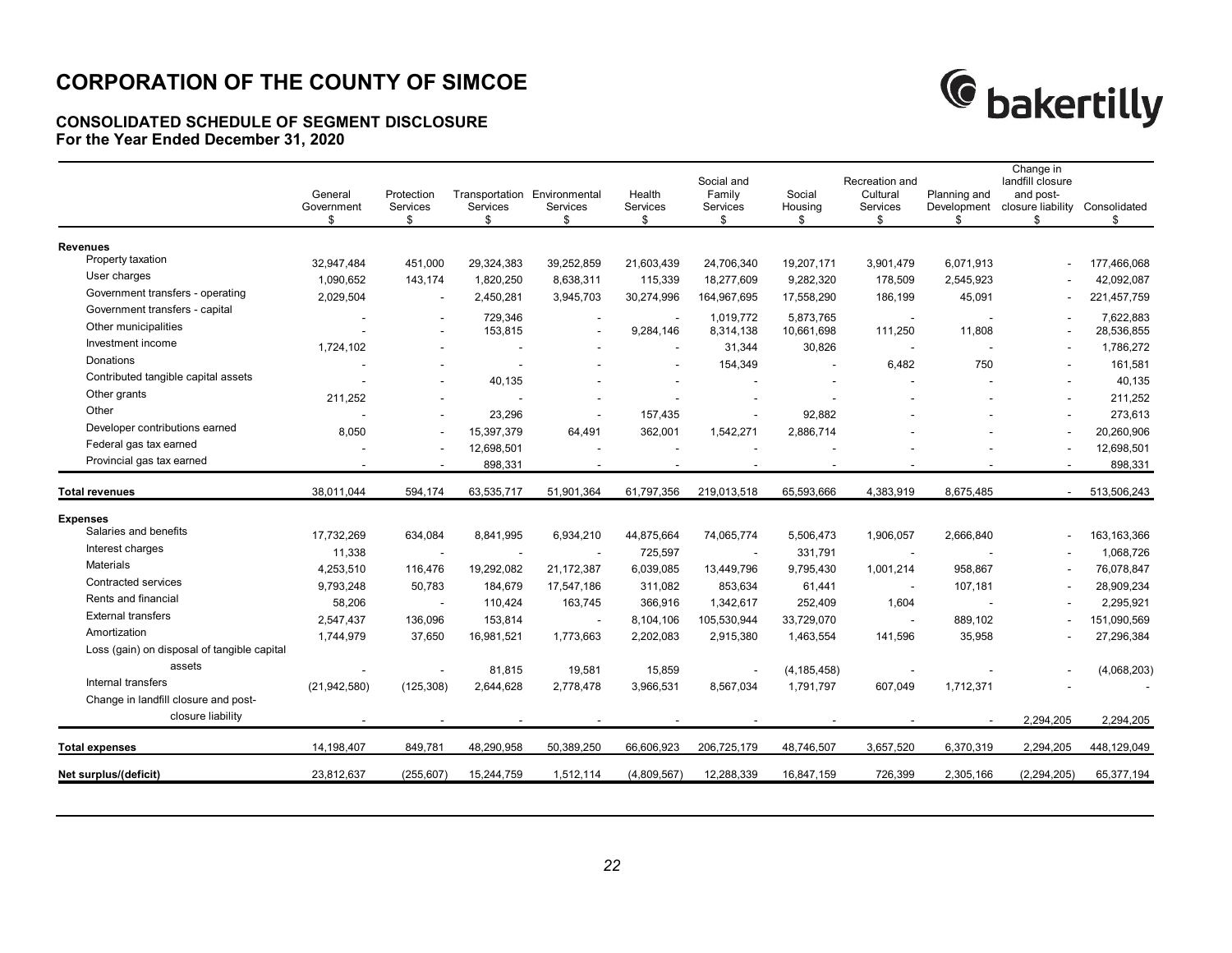## <sup>C</sup>bakertilly

## **CONSOLIDATED SCHEDULE OF SEGMENT DISCLOSURE For the Year Ended December 31, 2019**

|                                             | General<br>Government<br>\$. | Protection<br>Services<br>\$        | Transportation Environmental<br>Services<br>\$ | Services<br>\$                         | Health<br>Services<br>\$ | Social and<br>Family<br>Services<br>\$ | Social<br>Housing<br>\$ | Recreation and<br>Cultural<br>Services<br>\$ | Planning and<br>Development | Change in<br>landfill closure<br>and post-<br>closure liability Consolidated<br>ደ | \$                      |
|---------------------------------------------|------------------------------|-------------------------------------|------------------------------------------------|----------------------------------------|--------------------------|----------------------------------------|-------------------------|----------------------------------------------|-----------------------------|-----------------------------------------------------------------------------------|-------------------------|
| <b>Revenues</b>                             |                              |                                     |                                                |                                        |                          |                                        |                         |                                              |                             |                                                                                   |                         |
| Property taxation                           | 47,019,346                   | 478,000                             | 24,017,385                                     | 35,814,411                             | 27,877,402               | 1,638,360                              | 23,355,402              | 3,841,975                                    | 5,839,764                   |                                                                                   | 169,882,045             |
| User charges                                | 1,038,623                    | 143,230                             | 887,333                                        | 8,531,502                              | 213,471                  | 18,675,905                             | 8,108,508               | 277,905                                      | 2,598,477                   |                                                                                   | 40,474,954              |
| Government transfers - operating            | 1,127,993                    | $\overline{a}$                      | 2,398,025                                      | 5,118,167                              | 26,236,235               | 152,873,249                            | 21,822,169              | 86,199                                       | 20,533                      |                                                                                   | 209,682,570             |
| Government transfers - capital              |                              |                                     |                                                |                                        |                          |                                        |                         |                                              |                             |                                                                                   |                         |
| Other municipalities                        |                              | $\overline{\phantom{a}}$            | 686.327<br>16,538                              | 3,365                                  | 13,522,397               | 1.015.969<br>8,673,205                 | 6,907,827<br>14,373,196 | 109,080                                      | 6,275                       |                                                                                   | 8.610.123<br>36,704,056 |
| Investment income                           | 2,916,042                    |                                     | 11,091                                         |                                        | 171,398                  | 58,935                                 | 6,498                   | 108,241                                      |                             |                                                                                   | 3,272,205               |
| Donations                                   | 132,145                      |                                     |                                                |                                        | 100,000                  | 174,606                                |                         | 537,913                                      | 1,500                       |                                                                                   | 946,164                 |
| Contributed tangible capital assets         |                              |                                     | 88,204                                         |                                        |                          |                                        |                         |                                              |                             |                                                                                   | 88,204                  |
| Other grants                                | 350.400                      |                                     |                                                |                                        |                          |                                        |                         |                                              |                             |                                                                                   | 350,400                 |
| Other                                       | 5,347                        |                                     |                                                |                                        | 99,216                   |                                        | 45,043                  |                                              |                             |                                                                                   | 149,606                 |
| Developer contributions earned              | 10,695                       | $\overline{\phantom{a}}$            | 12,093,669                                     | 50,331                                 | 218,243                  | 918,377                                | 1,762,047               | 14                                           |                             |                                                                                   | 15,053,376              |
| Federal gas tax earned                      |                              |                                     | 5,716,442                                      |                                        |                          |                                        |                         |                                              |                             |                                                                                   | 5,716,442               |
| Provincial gas tax earned                   |                              |                                     | 550,000                                        |                                        |                          |                                        |                         |                                              |                             |                                                                                   | 550,000                 |
| <b>Total revenues</b>                       | 52,600,591                   | 621,230                             | 46,465,014                                     | 49,517,776                             | 68,438,362               | 184,028,606                            | 76,380,690              | 4,961,327                                    | 8,466,549                   | $\overline{a}$                                                                    | 491,480,145             |
|                                             |                              |                                     |                                                |                                        |                          |                                        |                         |                                              |                             |                                                                                   |                         |
| <b>Expenses</b><br>Salaries and benefits    | 17,297,736                   |                                     | 7,955,590                                      | 7,029,560                              |                          |                                        |                         |                                              | 2,638,258                   |                                                                                   | 148,980,517             |
| Interest charges                            | 608,826                      | 595,274                             |                                                |                                        | 42,964,759               | 63,327,595                             | 4,948,267<br>390,924    | 2,223,478                                    |                             |                                                                                   | 999,750                 |
| <b>Materials</b>                            | 4,487,038                    | $\overline{\phantom{a}}$<br>107,043 | 17,346,456                                     | $\overline{\phantom{a}}$<br>18,885,992 | 4,572,380                | 11,787,872                             | 8,983,559               | 1,240,705                                    | 1,531,641                   |                                                                                   | 68,942,686              |
| Contracted services                         | 9,486,862                    | 64,435                              | 73,434                                         | 17,697,804                             | 190,214                  | 487,336                                | 45,181                  |                                              | 106,886                     |                                                                                   | 28, 152, 152            |
| Rents and financial                         | 38,210                       | (1,808)                             | 11,836                                         | 257,105                                | 465,758                  | 1,292,947                              | 196,763                 | 3,636                                        | (867)                       |                                                                                   | 2,263,580               |
| <b>External transfers</b>                   | 3,222,850                    | 136,096                             | 215,431                                        | $\overline{\phantom{a}}$               | 7,638,591                | 108,339,184                            | 35,483,969              |                                              | 884,085                     |                                                                                   | 155,920,206             |
| Amortization                                | 1,856,119                    | 37,975                              | 16,217,463                                     | 1,846,754                              | 1,965,401                | 2,883,546                              | 1,502,014               | 169,496                                      | 60,221                      |                                                                                   | 26,538,989              |
| Loss (gain) on disposal of tangible capital |                              |                                     |                                                |                                        |                          |                                        |                         |                                              |                             |                                                                                   |                         |
| assets                                      |                              | $\overline{\phantom{a}}$            | 57,340                                         | (76, 176)                              | 32,031                   |                                        | (629, 839)              |                                              | (7,045)                     |                                                                                   | (623, 689)              |
| Internal transfers                          | (21, 480, 724)               | (84, 855)                           | 2,525,118                                      | 2,677,427                              | 3,893,180                | 8,497,556                              | 1,776,186               | 582,647                                      | 1,613,465                   |                                                                                   |                         |
| Change in landfill closure and post-        |                              |                                     |                                                |                                        |                          |                                        |                         |                                              |                             |                                                                                   |                         |
| closure liability                           |                              |                                     |                                                |                                        |                          |                                        |                         |                                              |                             | 1,623,730                                                                         | 1,623,730               |
| <b>Total expenses</b>                       | 15,516,917                   | 854,160                             | 44,402,668                                     | 48,318,466                             | 61,722,314               | 196,616,036                            | 52,697,024              | 4,219,962                                    | 6,826,644                   | 1,623,730                                                                         | 432,797,921             |
|                                             |                              |                                     |                                                |                                        |                          |                                        |                         |                                              |                             |                                                                                   |                         |
| Net surplus/(deficit)                       | 37,083,674                   | (232, 930)                          | 2,062,346                                      | 1,199,310                              | 6,716,048                | (12, 587, 430)                         | 23,683,666              | 741,365                                      | 1,639,905                   | (1,623,730)                                                                       | 58,682,224              |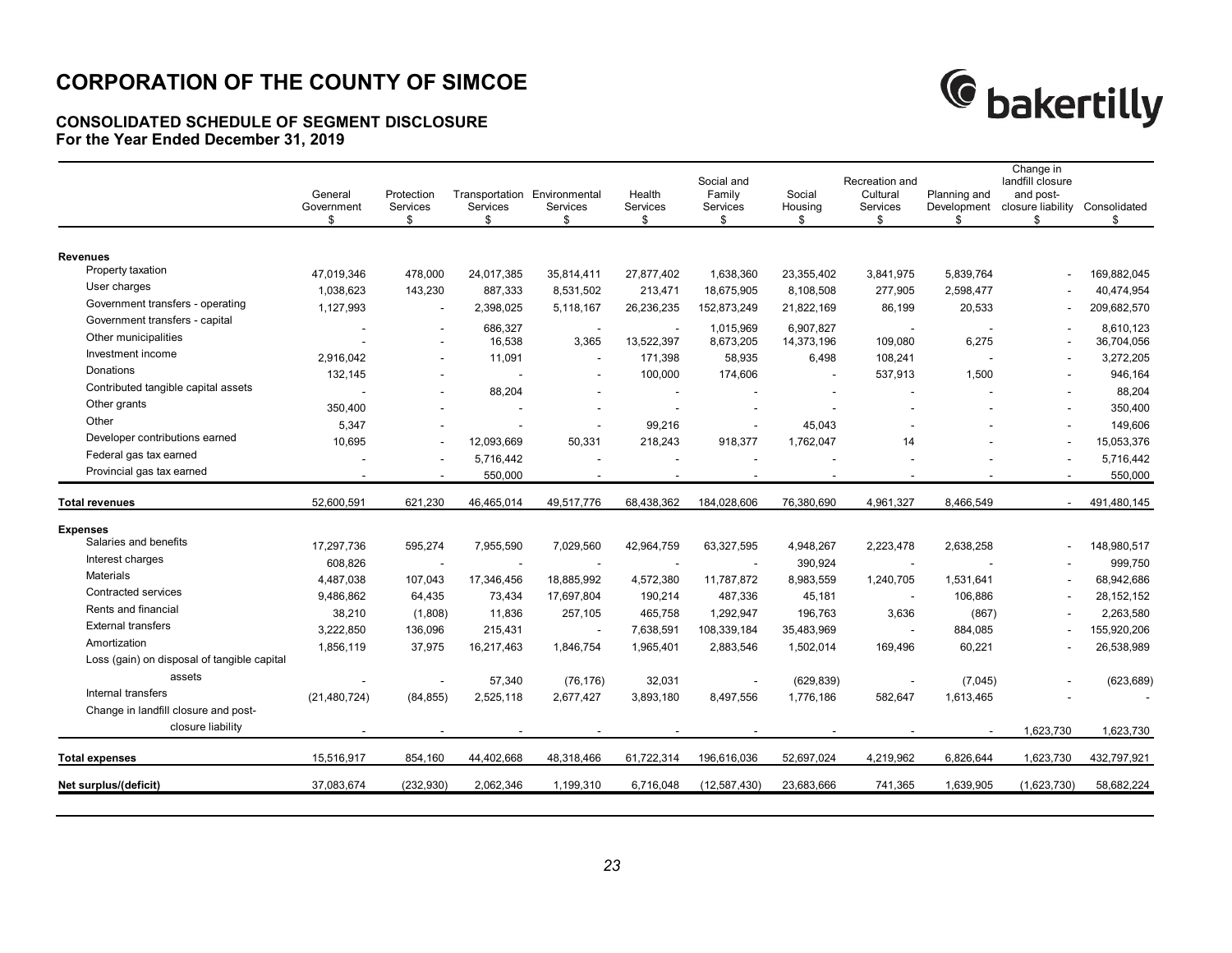

## **Baker Tilly KDN LLP**

272 Charlotte St. Peterborough, ON Canada K9J 2V4

**T: (705) 742-3418 F: (705) 742-9775**

**www.bakertilly.ca**

**INDEPENDENT AUDITOR'S REPORT**

## **To the Members of Council, Inhabitants and Ratepayers of the Corporation of the County of Simcoe**

## *Opinion*

We have audited the financial statements of the Trust Funds of the Corporation of the County of Simcoe (the Trust Funds), which comprise the statement of financial position as at December 31, 2020, the statement of continuity for the year then ended, and notes to the financial statements, including a summary of significant accounting policies.

In our opinion, the accompanying financial statements present fairly, in all material respects, the financial position of the Trust Funds as at December 31, 2020, and the continuity of the Trust Funds for the year then ended in accordance with Canadian Public Sector Accounting Standards.

## *Basis for Opinion*

We conducted our audit in accordance with Canadian generally accepted auditing standards. Our responsibilities under those standards are further described in the Auditor's Responsibilities for the Audit of the Financial Statements section of our report. We are independent of the Trust Funds in accordance with the ethical requirements that are relevant to our audit of the financial statements in Canada, and we have fulfilled our other ethical responsibilities in accordance with these requirements. We believe that the audit evidence we have obtained is sufficient and appropriate to provide a basis for our opinion.

*Responsibilities of Management and Those Charged with Governance for the Financial Statements* Management is responsible for the preparation and fair presentation of the financial statements in

accordance with Canadian Public Sector Accounting Standards, and for such internal control as management determines is necessary to enable the preparation of financial statements that are free from material misstatement, whether due to fraud or error.

In preparing the financial statements, management is responsible for assessing the Trust Funds' ability to continue as a going concern, disclosing, as applicable, matters related to going concern and using the going concern basis of accounting unless management either intends to liquidate the Trust Funds or to cease operations, or has no realistic alternative but to do so.

Those charged with governance are responsible for overseeing the Trust Funds' financial reporting process.

#### ASSURANCE · TAX · ADVISORY

Baker Tilly KDN LLP is a member of Baker Tilly Canada Cooperative, which is a member of the global network of Baker Tilly International Limited. All members of Baker Tilly Canada Cooperative and Baker Tilly International Limited are separate and independent legal entities.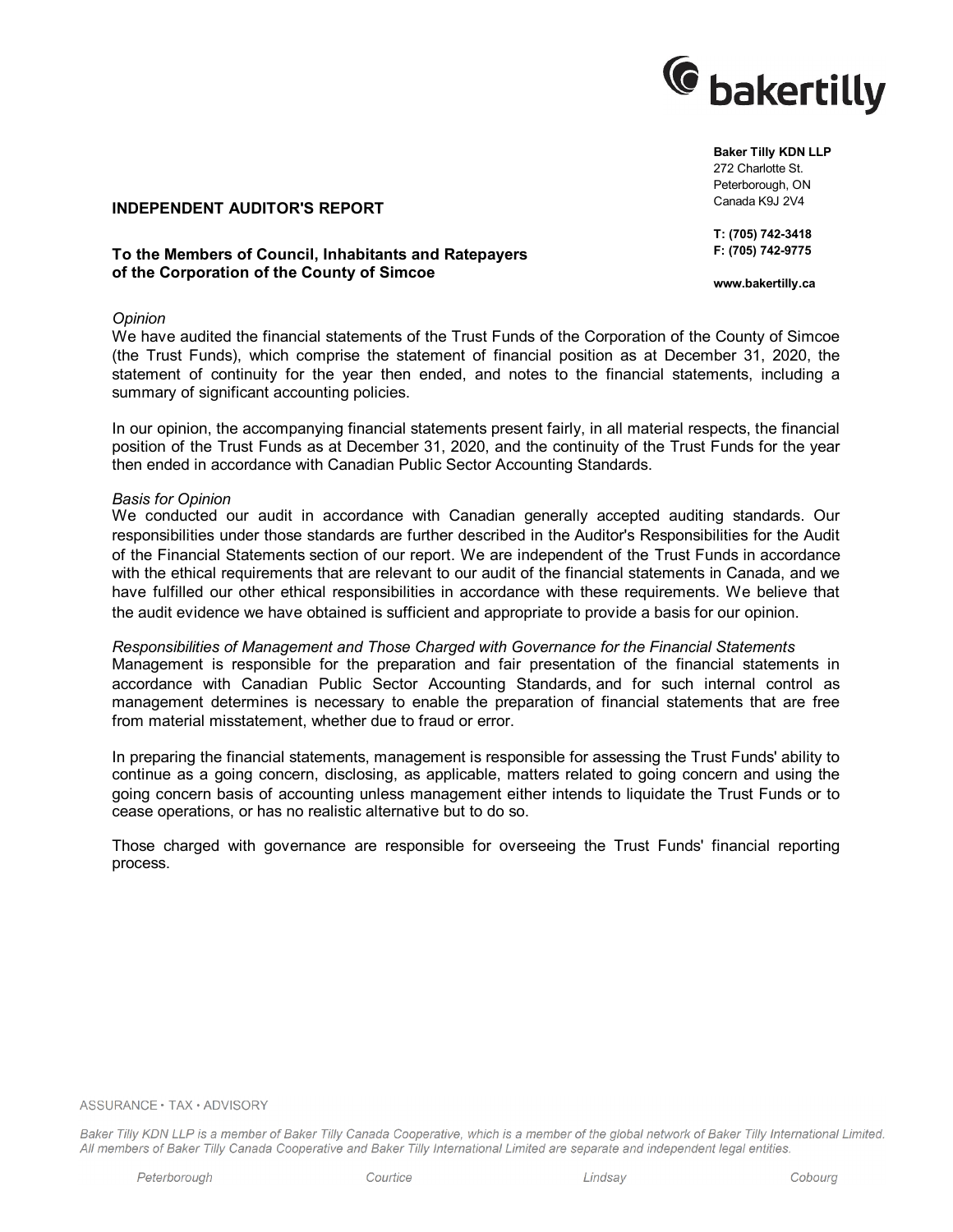

## *Auditor's Responsibilities for the Audit of the Financial Statements*

Our objectives are to obtain reasonable assurance about whether the financial statements as a whole are free from material misstatement, whether due to fraud or error, and to issue an auditor's report that includes our opinion. Reasonable assurance is a high level of assurance, but is not a guarantee that an audit conducted in accordance with Canadian generally accepted auditing standards will always detect a material misstatement when it exists. Misstatements can arise from fraud or error and are considered material if, individually or in the aggregate, they could reasonably be expected to influence the economic decisions of users taken on the basis of these financial statements.

As part of an audit in accordance with Canadian generally accepted auditing standards, we exercise professional judgment and maintain professional skepticism throughout the audit. We also:

- Identify and assess the risks of material misstatement of the financial statements, whether due to fraud or error, design and perform audit procedures responsive to those risks, and obtain audit evidence that is sufficient and appropriate to provide a basis for our opinion. The risk of not detecting a material misstatement resulting from fraud is higher than for one resulting from error, as fraud may involve collusion, forgery, intentional omissions, misrepresentations, or the override of internal control.
- Obtain an understanding of internal control relevant to the audit in order to design audit procedures that are appropriate in the circumstances, but not for the purpose of expressing an opinion on the effectiveness of the Trust Funds' internal control.
- Evaluate the appropriateness of accounting policies used and the reasonableness of accounting estimates and related disclosures made by management.
- Conclude on the appropriateness of management's use of the going concern basis of accounting and, based on the audit evidence obtained, whether a material uncertainty exists related to events or conditions that may cast significant doubt on the Trust Funds' ability to continue as a going concern. If we conclude that a material uncertainty exists, we are required to draw attention in our auditor's report to the related disclosures in the financial statements or, if such disclosures are inadequate, to modify our opinion. Our conclusions are based on the audit evidence obtained up to the date of our auditor's report. However, future events or conditions may cause the Trust Funds to cease to continue as a going concern.
- Evaluate the overall presentation, structure and content of the financial statements, including the disclosures, and whether the financial statements represent the underlying transactions and events in a manner that achieves fair presentation.

We communicate with those charged with governance regarding, among other matters, the planned scope and timing of the audit and significant audit findings, including any significant deficiencies in internal control that we identify during our audit.

## *Baker Tilly KDN LLP*

Chartered Professional Accountants Licensed Public Accountants

Peterborough, Ontario June 24, 2021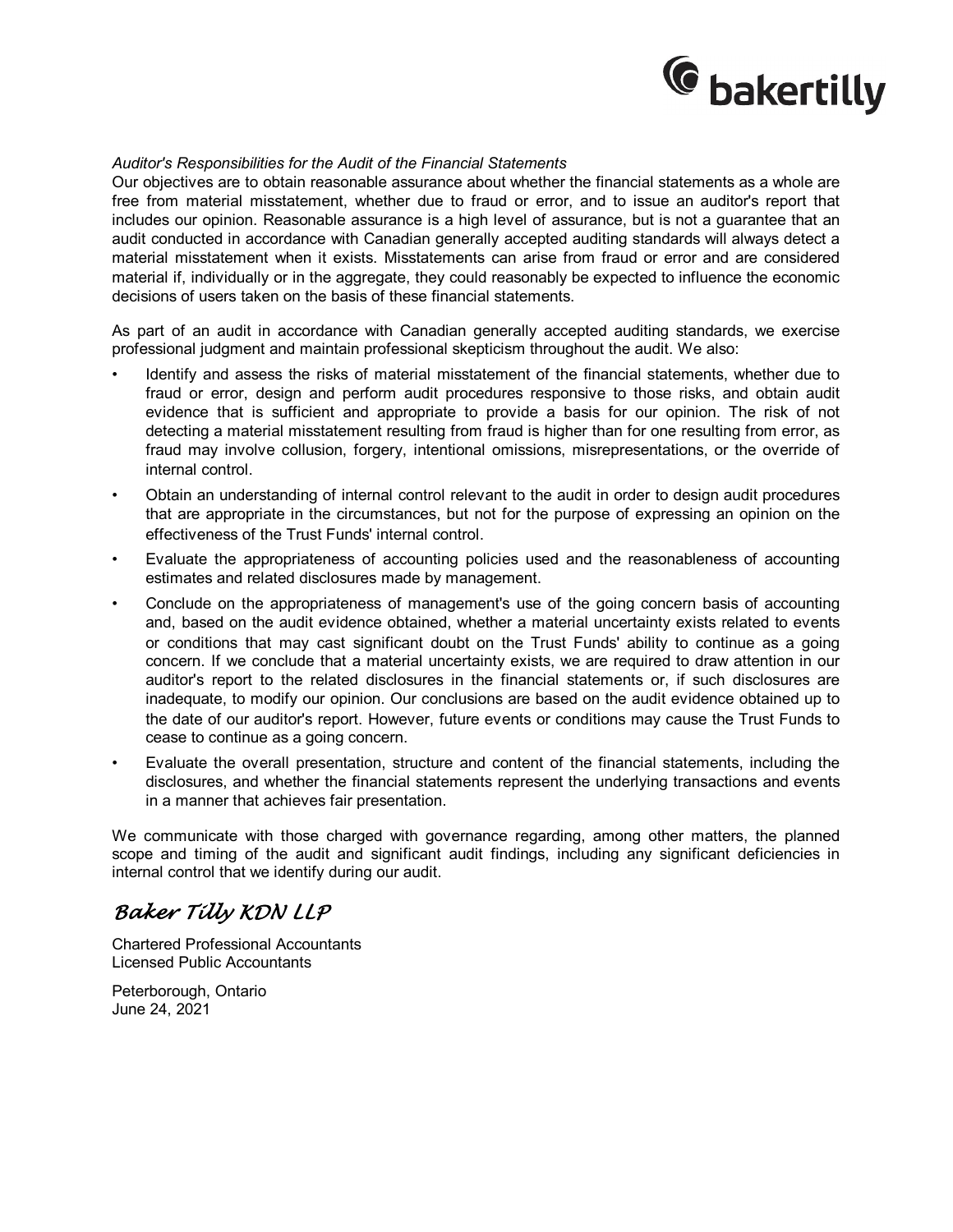

## **TRUST FUNDS**

**STATEMENT OF FINANCIAL POSITION**

**At December 31, 2020**

|                                                             |                        |                 |                    | <b>Ross</b>         |                          |             |                          |             |             |
|-------------------------------------------------------------|------------------------|-----------------|--------------------|---------------------|--------------------------|-------------|--------------------------|-------------|-------------|
|                                                             | Homes for<br>the Aged  | Estate of       | Estate of<br>H.P.  | Channen<br>Memorial | S.L. Page<br>Scholarship | Honour      | Past                     | 2020        | 2019        |
|                                                             | <b>Residents</b><br>\$ | S.O. Bain<br>\$ | <b>Brown</b><br>\$ | Fund<br>\$          | Fund<br>\$               | Guard<br>\$ | Wardens<br>\$            | Total<br>\$ | Total<br>\$ |
|                                                             |                        |                 |                    |                     |                          |             |                          |             |             |
| <b>FINANCIAL ASSETS</b><br>Cash and investments<br>(note 3) | 67,433                 | 101,766         | 361,823            | $\blacksquare$      | 53,843                   | 67,793      | 1,333                    | 653,991     | 655,154     |
| Due from County of                                          |                        |                 |                    |                     |                          |             |                          |             |             |
| Simcoe                                                      |                        |                 | $\blacksquare$     | 3,370               | $\blacksquare$           |             | $\blacksquare$           | 3,370       | 3,311       |
|                                                             | 67,433                 | 101,766         | 361,823            | 3,370               | 53,843                   | 67,793      | 1,333                    | 657,361     | 658,465     |
| <b>LIABILITIES AND FUND</b><br><b>BALANCES</b>              |                        |                 |                    |                     |                          |             |                          |             |             |
| <b>LIABILITIES</b><br>Accounts payable                      | 988                    |                 |                    |                     |                          |             | $\overline{\phantom{0}}$ | 988         | 3,864       |
| <b>FUND BALANCES</b>                                        | 66,445                 | 101,766         | 361,823            | 3,370               | 53,843                   | 67,793      | 1,333                    | 656,373     | 654,601     |
|                                                             | 67,433                 | 101,766         | 361,823            | 3,370               | 53,843                   | 67,793      | 1,333                    | 657,361     | 658,465     |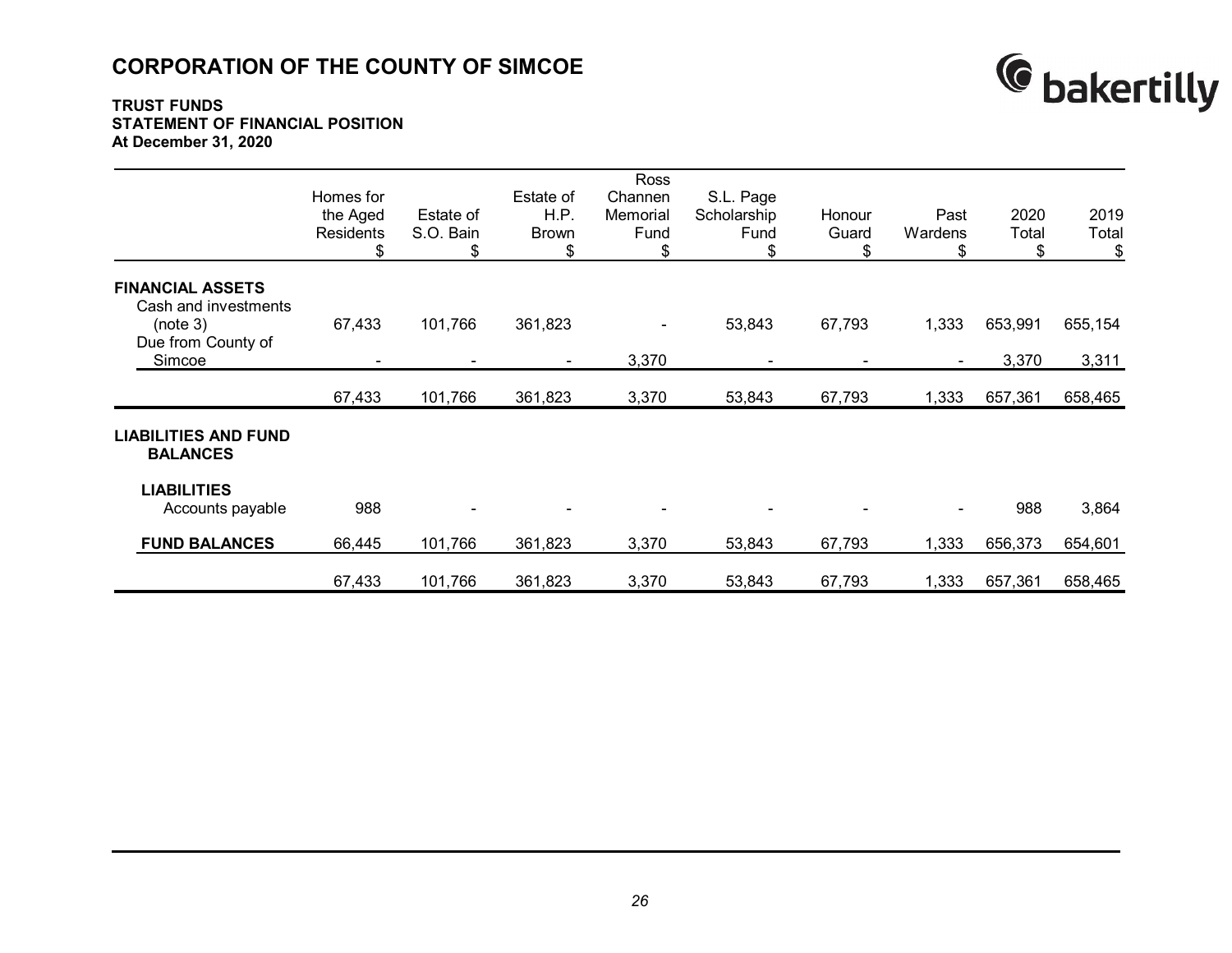

## **TRUST FUNDS**

**STATEMENT OF CONTINUITY For the Year Ended December 31, 2020**

|                          |                  |           |              | Ross     |             |        |                |         |         |
|--------------------------|------------------|-----------|--------------|----------|-------------|--------|----------------|---------|---------|
|                          | Homes for        |           | Estate of    | Channen  | S.L. Page   |        |                |         |         |
|                          | the Aged         | Estate of | H.P.         | Memorial | Scholarship | Honour | Past           | 2020    | 2019    |
|                          | <b>Residents</b> | S.O. Bain | <b>Brown</b> | Fund     | Fund        | Guard  | Wardens        | Total   | Total   |
|                          | \$               | \$        | \$           | \$       | \$          | \$     | \$             | \$      | \$      |
| <b>BALANCES -</b>        |                  |           |              |          |             |        |                |         |         |
| beginning of year        | 71,353           | 103,096   | 365,180      | 3,311    | 55,115      | 55,120 | 1,426          | 654,601 | 666,473 |
| <b>RECEIPTS</b>          |                  |           |              |          |             |        |                |         |         |
| Contribution from        |                  |           |              |          |             |        |                |         |         |
| County of Simcoe         |                  |           |              |          |             | 2,500  |                | 2,500   | 2,500   |
| Interest earned          |                  | 1,154     | 4,095        | 59       | 728         | 720    | $\overline{7}$ | 6,763   | 13,173  |
| Residents'               |                  |           |              |          |             |        |                |         |         |
| contributions            | 67,454           |           |              |          |             |        |                | 67,454  | 89,985  |
| Donations                |                  |           |              |          |             | 4,669  |                | 4,669   | 8,046   |
| Fundraising              |                  |           |              |          |             | 7,856  |                | 7,856   | 35,855  |
| Membership               |                  |           |              |          |             |        |                |         | 110     |
|                          | 67,454           | 1,154     | 4,095        | 59       | 728         | 15,745 | 7              | 89,242  | 149,669 |
| <b>EXPENSES</b>          |                  |           |              |          |             |        |                |         |         |
| Purchases benefiting     |                  |           |              |          |             |        |                |         |         |
| residents                |                  | 2,484     | 7,452        |          |             |        |                | 9,936   | 21,616  |
| Operating costs          |                  |           |              |          |             | 3,072  |                | 3,072   | 39,719  |
| Residents' payments      | 72,362           |           |              |          |             |        | $\blacksquare$ | 72,362  | 97,206  |
| Scholarships             |                  |           |              |          | 2,000       |        |                | 2,000   | 3,000   |
| Donations                |                  |           |              |          |             |        | 100            | 100     |         |
|                          | 72,362           | 2,484     | 7,452        |          | 2,000       | 3,072  | 100            | 87,470  | 161,541 |
| <b>BALANCES - end of</b> |                  |           |              |          |             |        |                |         |         |
| year                     | 66,445           | 101,766   | 361,823      | 3,370    | 53,843      | 67,793 | 1,333          | 656,373 | 654,601 |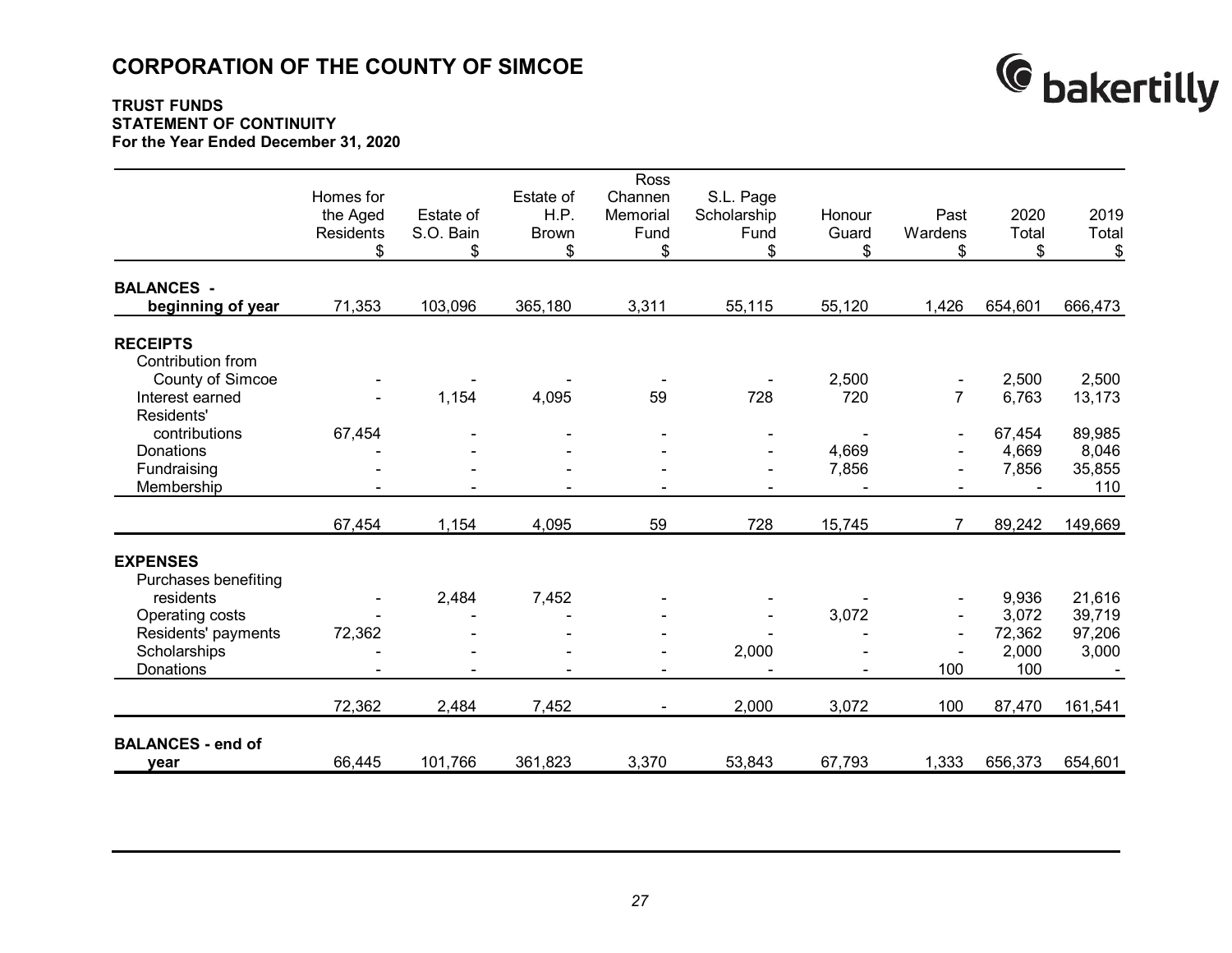

## **TRUST FUNDS NOTES TO THE FINANCIAL STATEMENTS For the Year Ended December 31, 2020**

## **1. PURPOSE OF THE TRUSTS**

Homes for the Aged Resident Trust - These funds are for the Long Term Care residents and represent their personal funds that are to be used exclusively for the residents' personal items.

Estate of S.O. Bain - On December 13, 1984, the Corporation of the County of Simcoe (through Sunset Manor) was bequeathed funds from the estate of S.O. Bain. The funds are to be used at the discretion of County Council, the Administrator at Sunset Manor and the Treasurer of the Corporation of the County of Simcoe and be used for items other than normal operating expenses.

Estate of H.P. Brown - On May 24, 1994, the Corporation of the County of Simcoe (through Sunset Manor) was bequeathed funds from the estate of Helena Patricia Brown. The funds are to be used at the discretion of County Council, the Administrator at Sunset Manor and the Treasurer of the Corporation of the County of Simcoe and to be used for items other than normal operating expenses.

Ross Channen Memorial Trust Fund - Named after the first curator of the County of Simcoe Museum, the original 1975 donation of \$2,507 was to be invested and interest earned from the Trust be used for archaeological and museological activities within the County of Simcoe and at the Simcoe County Museum.

Stewart L. Page Scholarship Trust Fund - These funds are set up to provide scholarships to assist with education costs to students studying Home Economics or Agriculture at the post-secondary level. These funds are administered by the County of Simcoe under the direction of the Stewart L. Page Board.

Honour Guard - Founded in 2003, the County of Simcoe Paramedic Services Honour Guard is comprised of County of Simcoe Paramedics who volunteer their free time. The mission of the Honour Guard is to create a strong, positive public awareness of paramedicine, instill pride, professionalism and honour to the Paramedics of the County of Simcoe. Each year the Corporation provides the Honour Guard with a \$2,500 donation. That donation combined with funds raised through major fundraising initiatives provides the Honour Guard with funds to attend ceremonial events demonstrating respect for fallen comrades of the Paramedic, Police, Fire and Military communities.

Past Wardens' Trust Fund - These funds are relating to the funds received from the Past Wardens' Association. The membership fees collected are to be used to support donations approved by the Association and the AGM costs.